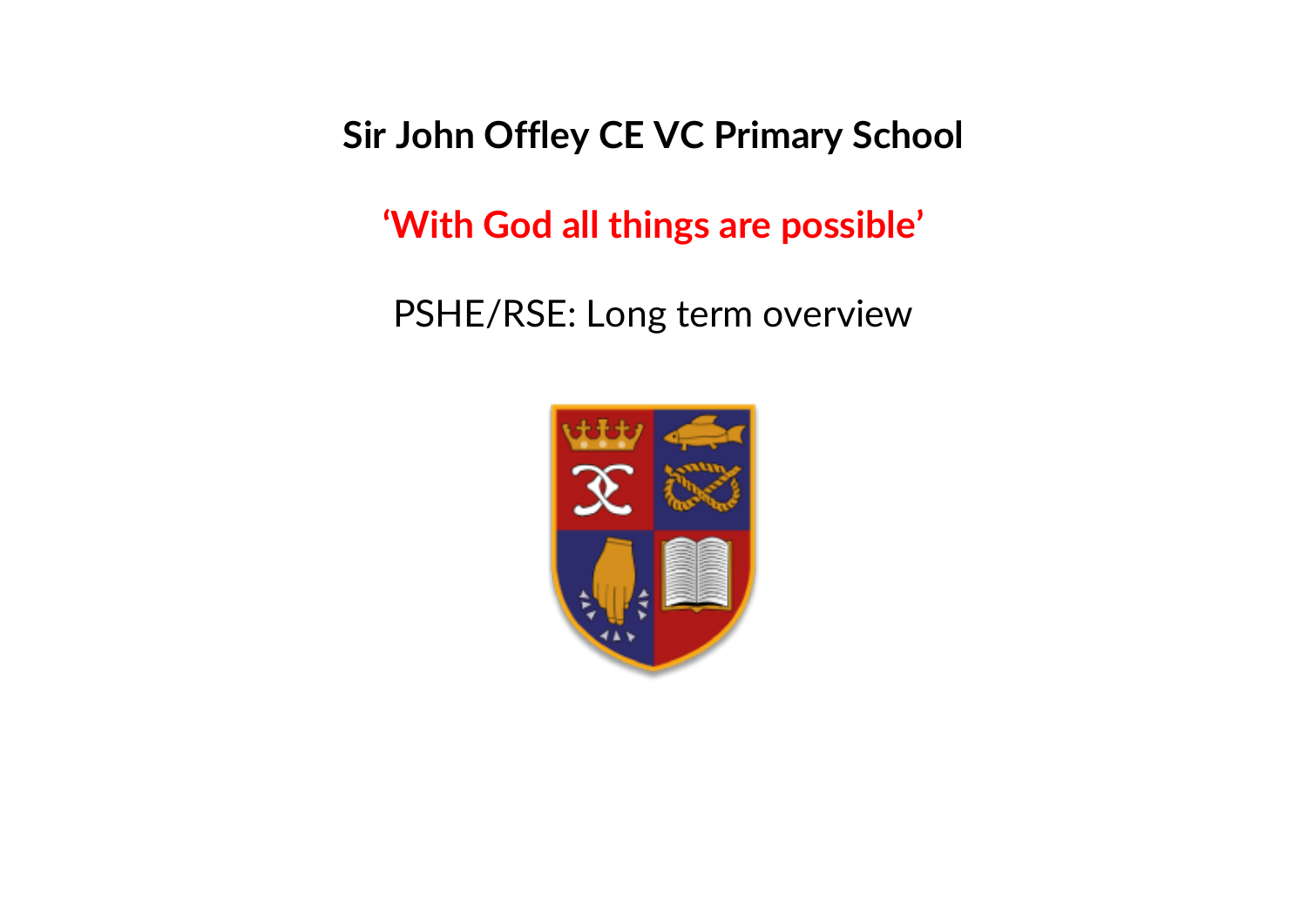|                                     | Autumn 1                                            | Autumn 2                                         | Spring 1                                        | Spring 2                                      | Summer 1                                                                                 | Summer 2                                           |
|-------------------------------------|-----------------------------------------------------|--------------------------------------------------|-------------------------------------------------|-----------------------------------------------|------------------------------------------------------------------------------------------|----------------------------------------------------|
| $\blacktriangleleft$<br><b>Year</b> | What is the same and<br>different about us?         | Who is special to us?                            | What helps us stay<br>healthy?                  | What can we do with<br>money?                 | Who helps to keep us<br>safe?                                                            | How can we look after<br>each other and the world? |
| $\mathbf{\Omega}$<br>Year           | What makes a good<br>friend?                        | What is bullying?                                | What jobs do people do?                         | What helps us to stay<br>safe?                | What helps us grow and<br>stay healthy?                                                  | How do we recognise our<br>feelings?               |
| S<br>Year                           | How can we be a good<br>friend?                     | What keeps us safe?                              | <b>What are families like?</b>                  | What makes a<br>community?                    | Why should we eat well<br>and look after our teeth?                                      | Why should we keep<br>active and sleep well?       |
| 4<br>Year                           | What strengths, skills and<br>interests do we have? | How do we treat each<br>other with respect?      | How can we manage our<br>feelings?              | How will we grow and<br>change?               | How can our choices<br>make a difference<br>to others and the<br>environment?            | How can we manage risk<br>in different places?     |
| 5<br>Year:                          | What makes up a<br>person's identity?               | What decisions can<br>people make with<br>money? | How can we help in an<br>accident or emergency? | <b>How can friends</b><br>communicate safely? | How can drugs common<br>to everyday life affect<br>health?                               | What jobs would we like?                           |
| $\mathbf{\hat{o}}$<br>Year          | How can we keep healthy as we grow?                 |                                                  | How can the media influence people?             |                                               | What will change as we become more independent?<br>How do friendships change as we grow? |                                                    |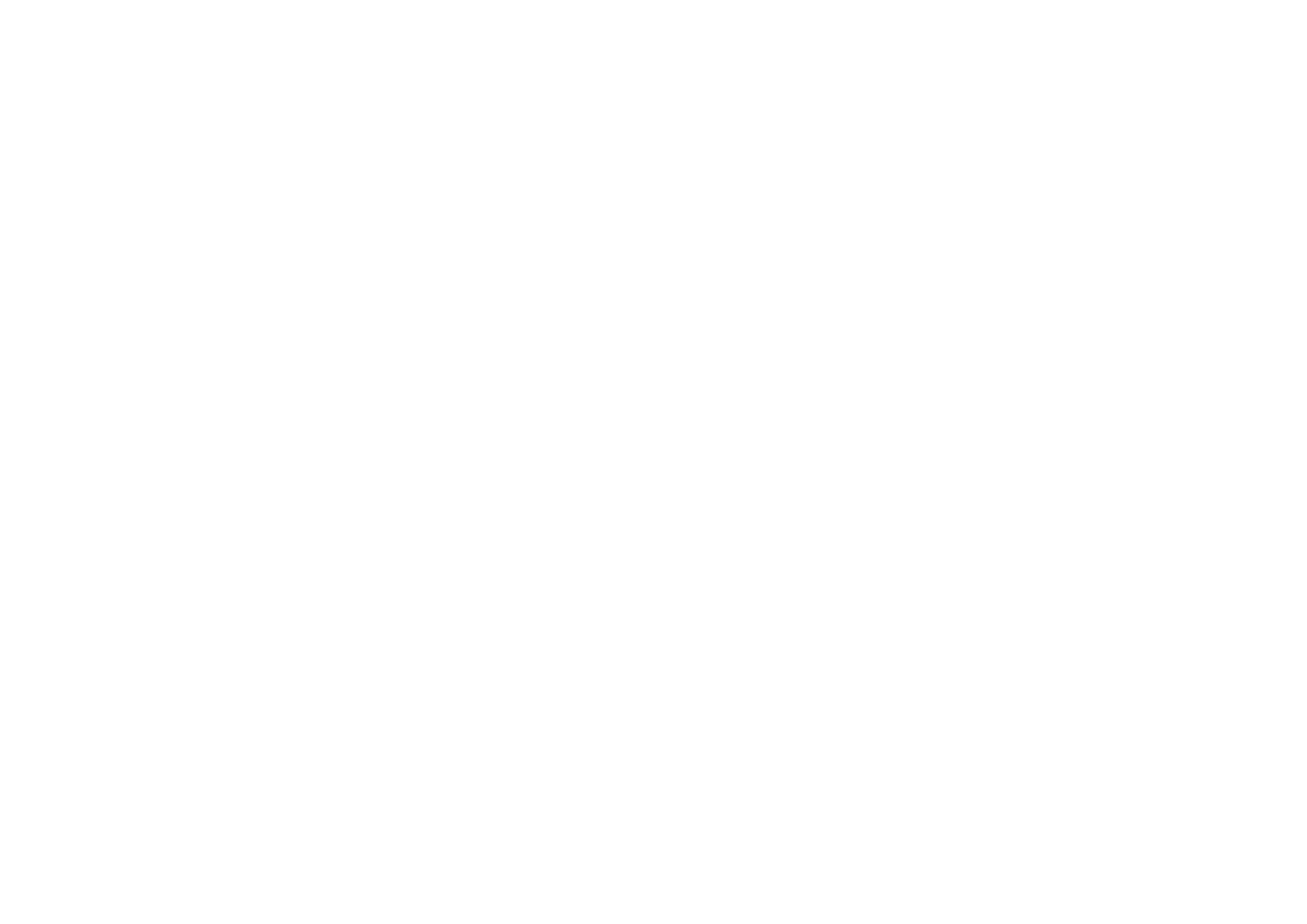| - MEDIUM-TERM OVERVIEW<br>YEAR 1 |                                                                                  |                                                                                                                                                                       |                                                                |  |  |
|----------------------------------|----------------------------------------------------------------------------------|-----------------------------------------------------------------------------------------------------------------------------------------------------------------------|----------------------------------------------------------------|--|--|
| Half term /<br>Key question:     | <b>Topic</b>                                                                     | In this unit of work, pupils learn                                                                                                                                    | <b>Relationships &amp; Sex Education (RSE)</b><br><b>Topic</b> |  |  |
| Autumn 1                         | <b>Relationships</b>                                                             | what they like/dislike and are good at<br>$\bullet$                                                                                                                   |                                                                |  |  |
| What is the<br>same and          | Ourselves and others; similarities and<br>differences; individuality; our bodies | what makes them special and how everyone has different<br>$\bullet$<br>strengths                                                                                      | Respectful Relationships: 1                                    |  |  |
| different about                  |                                                                                  | how their personal features or qualities are unique to them<br>$\bullet$                                                                                              |                                                                |  |  |
| us?                              |                                                                                  | how they are similar or different to others, and what they have<br>$\bullet$<br>in common                                                                             |                                                                |  |  |
|                                  |                                                                                  | to use the correct names for the main parts of the body,<br>$\bullet$<br>including external genitalia; and that parts of bodies covered<br>with underwear are private | Being safe: 3                                                  |  |  |
| Autumn 2                         | <b>Relationships</b>                                                             | that family is one of the groups they belong to, as well as, for<br>$\bullet$<br>example, school, friends, clubs                                                      | Families and people who care for me $-1,2,6$                   |  |  |
| Who is special<br>to us?         | Ourselves and others; people who care<br>for us; groups we belong to; families   | about the different people in their family / those that love and<br>$\bullet$<br>care for them                                                                        |                                                                |  |  |
|                                  |                                                                                  | what their family members, or people that are special to them,<br>$\bullet$<br>do to make them feel loved and cared for                                               |                                                                |  |  |
|                                  |                                                                                  | how families are all different but share common features - what<br>$\bullet$<br>is the same and different about them                                                  |                                                                |  |  |
|                                  |                                                                                  | about different features of family life, including what families do<br>$\bullet$<br>/ enjoy together                                                                  |                                                                |  |  |
|                                  |                                                                                  | that it is important to tell someone (such as their teacher) if<br>$\bullet$<br>something about their family makes them feel unhappy or<br>worried                    |                                                                |  |  |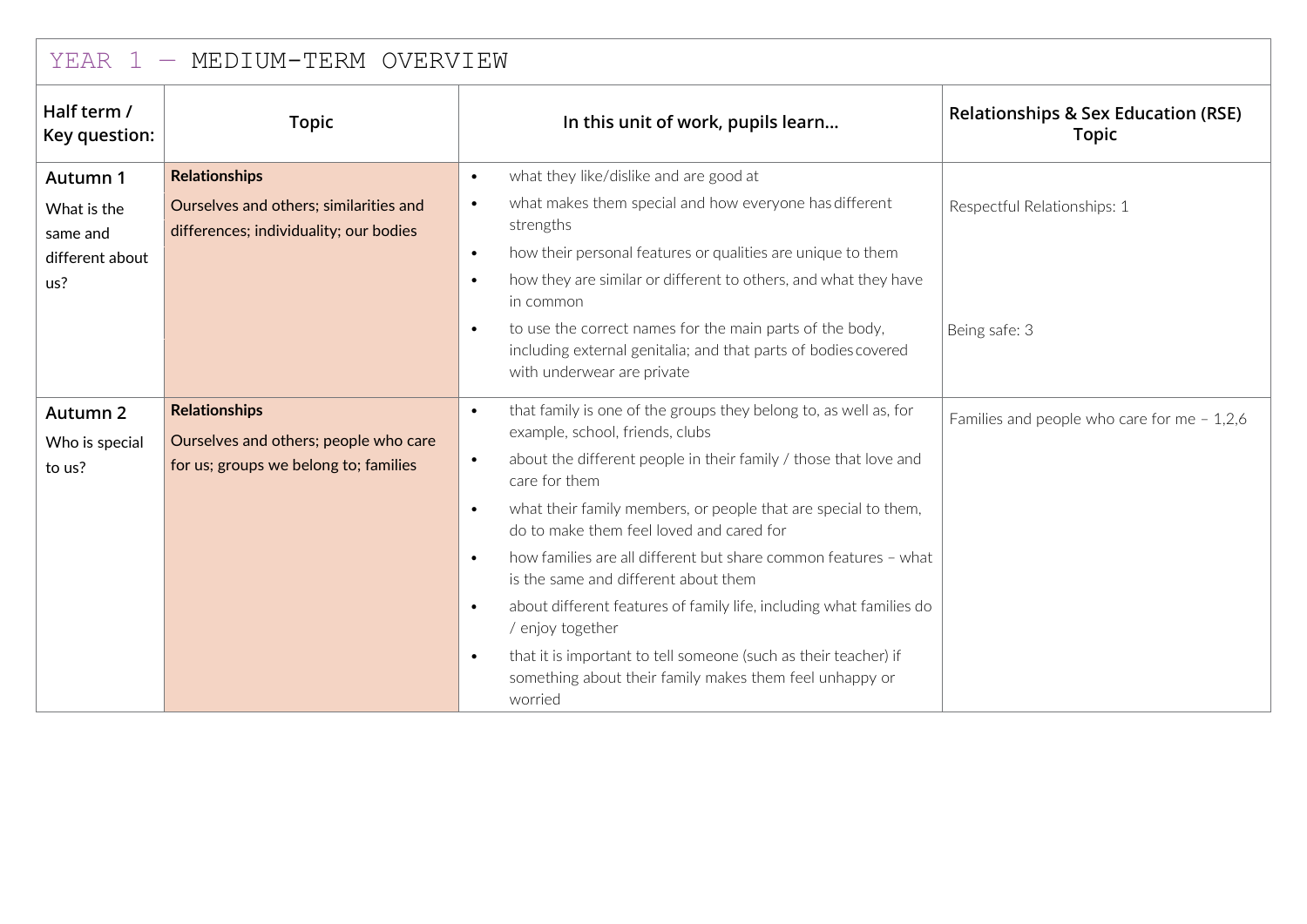| Spring 1<br>What helps us<br>stay healthy? | <b>Health and wellbeing</b><br>Being healthy; hygiene; medicines;<br>people who help us with health | what being healthy means and who helps help them to stay<br>healthy (e.g. parent, dentist, doctor)<br>that things people put into or onto their bodies can affect how<br>they feel |  |
|--------------------------------------------|-----------------------------------------------------------------------------------------------------|------------------------------------------------------------------------------------------------------------------------------------------------------------------------------------|--|
|                                            |                                                                                                     | how medicines (including vaccinations and immunisations) can<br>help people stay healthy and that some people need to take<br>medicines every day to stay healthy                  |  |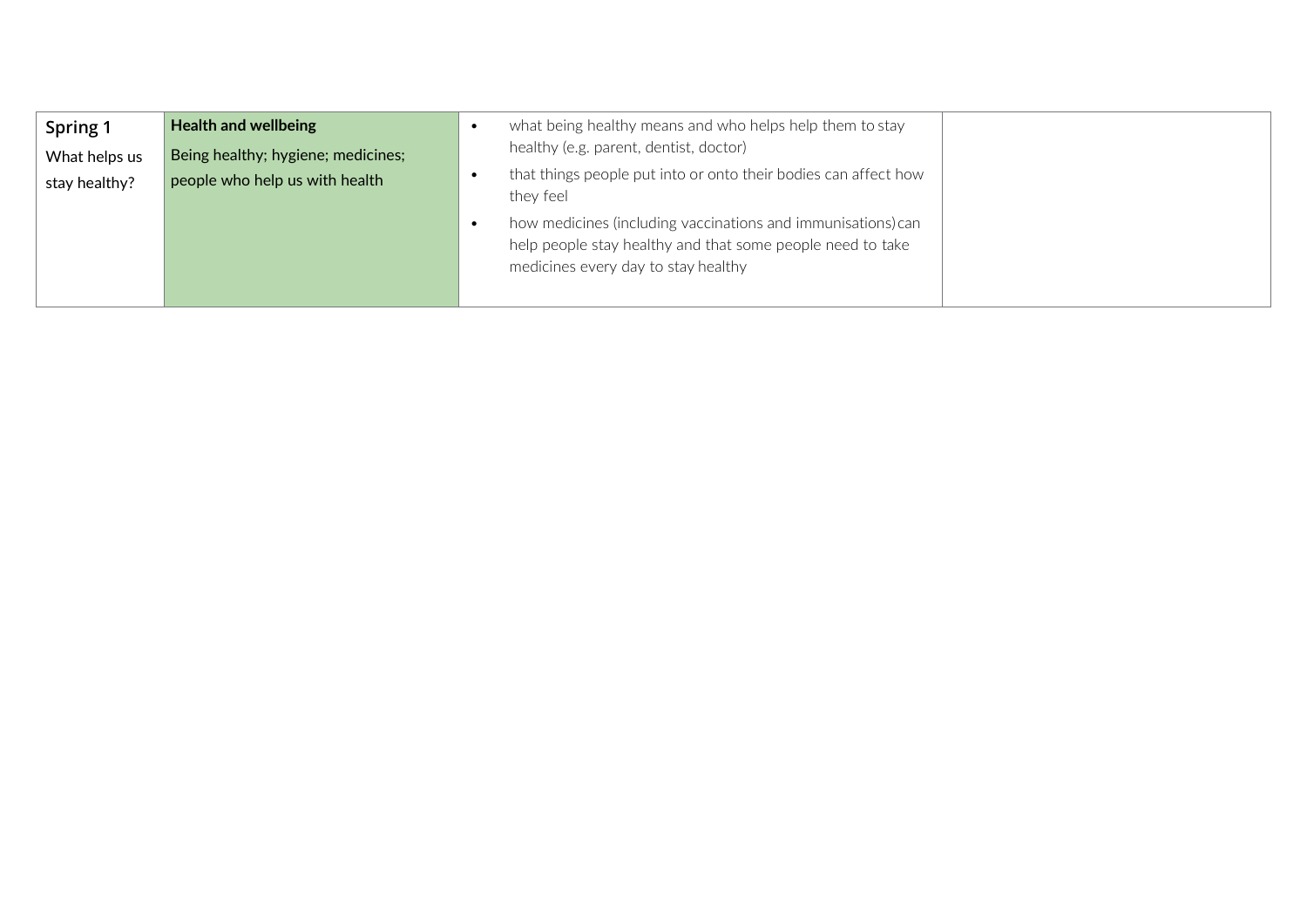|                              |                                                                 | why hygiene is important and how simple hygiene routines can<br>$\bullet$<br>stop germs from being passed on                                                    |
|------------------------------|-----------------------------------------------------------------|-----------------------------------------------------------------------------------------------------------------------------------------------------------------|
|                              |                                                                 | what they can do to take care of themselves on a daily basis,<br>$\bullet$<br>e.g. brushing teeth and hair, hand washing                                        |
|                              |                                                                 |                                                                                                                                                                 |
| Spring 2                     | Living in the wider world                                       | what money is - that money comes in different forms<br>$\bullet$                                                                                                |
| What can we                  | Money; making choices; needs and wants                          | how money is obtained (e.g. earned, won, borrowed, presents)<br>$\bullet$                                                                                       |
| do with<br>money?            |                                                                 | how people make choices about what to do with money,<br>$\bullet$<br>including spending and saving                                                              |
|                              |                                                                 | the difference between needs and wants - that people may not<br>$\bullet$<br>always be able to have the things they want                                        |
|                              |                                                                 | how to keep money safe and the different ways of doing this<br>$\bullet$                                                                                        |
| Summer<br>1 Who              | <b>Health and wellbeing</b><br>Keeping safe; people who help us | that people have different roles in the community to help them<br>$\bullet$<br>(and others) keep safe - the jobs they do and how they help<br>people            |
| helps to<br>keep us<br>safe? |                                                                 | who can help them in different places and situations; how to<br>$\bullet$<br>Being safe: 1<br>attract someone's attention or ask for help; what to say          |
|                              |                                                                 | how to respond safely to adults they don't know<br>$\bullet$                                                                                                    |
|                              |                                                                 | what to do if they feel unsafe or worried for themselves or<br>$\bullet$<br>others; and the importance of keeping on asking for support<br>until they are heard |
|                              |                                                                 | how to get help if there is an accident and someone is hurt,<br>$\bullet$<br>including how to dial 999 in an emergency and what to say                          |
|                              |                                                                 |                                                                                                                                                                 |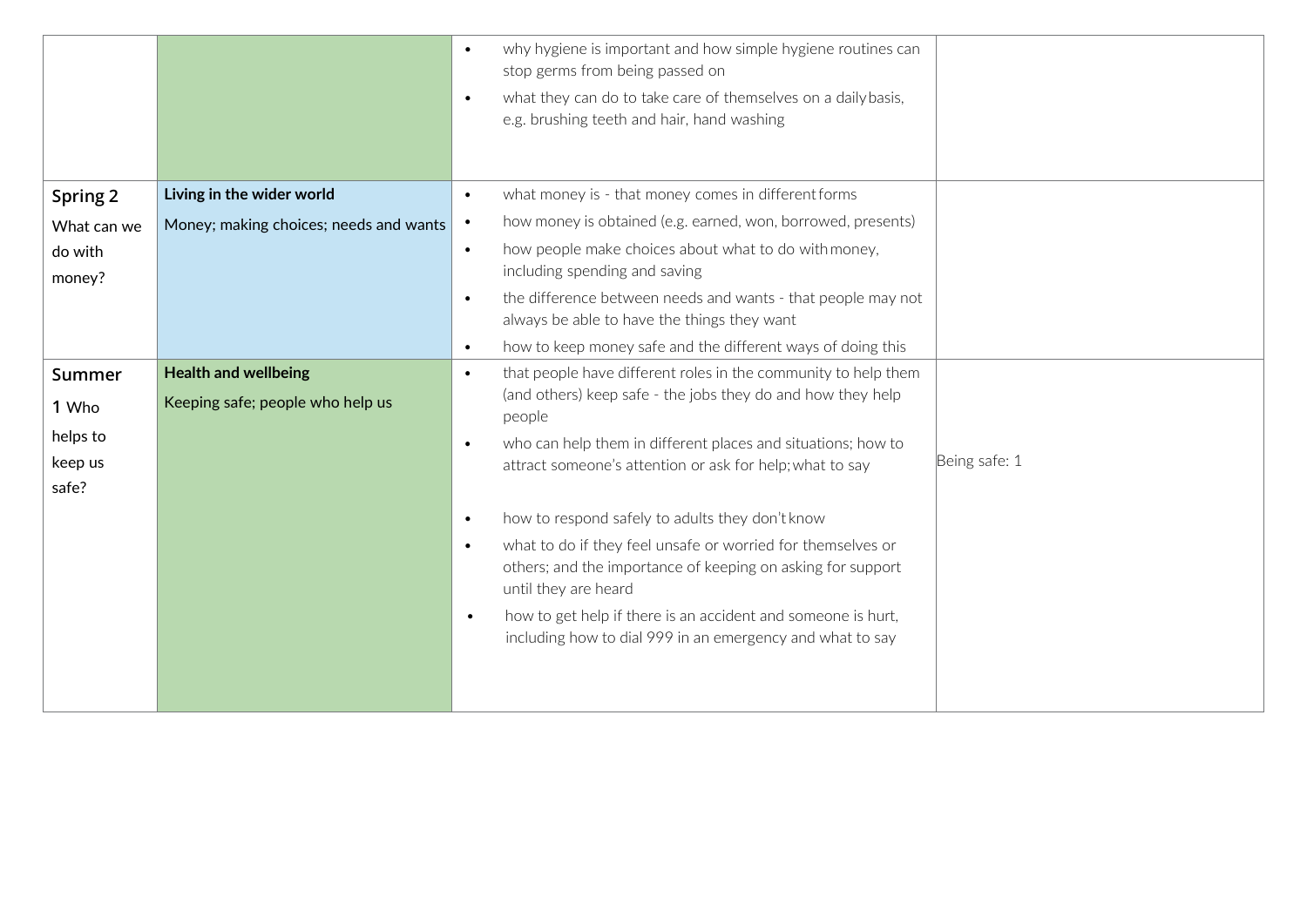| Summer 2      | Living in the wider world                          |           | how kind and unkind behaviour can affect others; how to be                                  | Respectful Relationships: 1 |
|---------------|----------------------------------------------------|-----------|---------------------------------------------------------------------------------------------|-----------------------------|
| How can we    | Ourselves and others; the world around             |           | polite and courteous; how to play and work co-operatively                                   |                             |
|               | look after each us; caring for others; growing and |           | the responsibilities they have in and out of the classroom                                  |                             |
| other and the | changing                                           |           | how people and animals need to be looked after and cared for                                |                             |
| world?        |                                                    | $\bullet$ | what can harm the local and global environment; how they and<br>others can help care for it |                             |
|               |                                                    | $\bullet$ | how people grow and change and how people's needs change<br>as they grow from young to old  |                             |
|               |                                                    |           | how to manage change when moving to a new class/year group                                  |                             |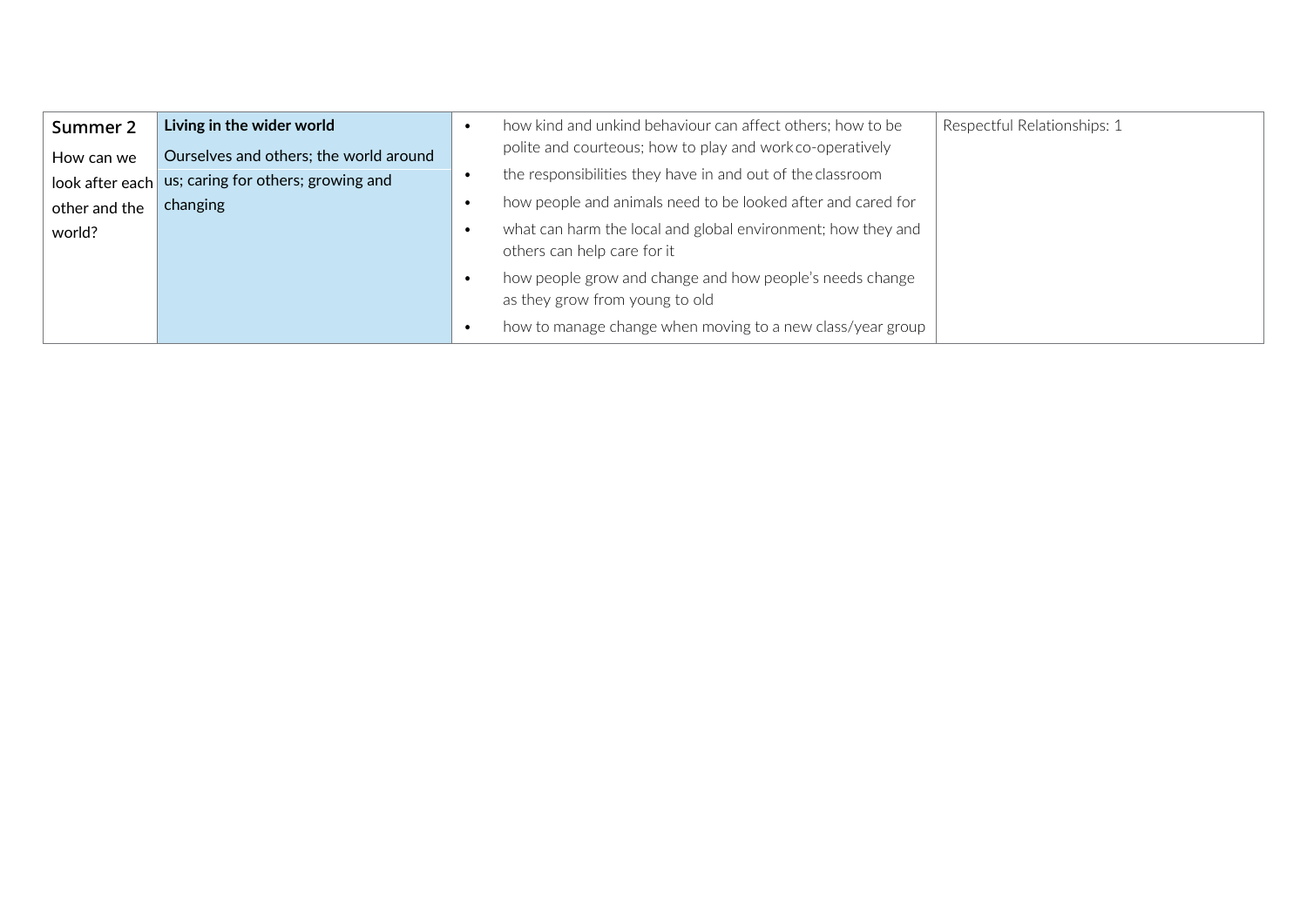| Half term /<br>Key<br>question: | <b>Topic</b>                                                  | In this unit of work, pupils learn                                                                                                                                                                                                                                                                                                                                                                                                                                                                   |                              |
|---------------------------------|---------------------------------------------------------------|------------------------------------------------------------------------------------------------------------------------------------------------------------------------------------------------------------------------------------------------------------------------------------------------------------------------------------------------------------------------------------------------------------------------------------------------------------------------------------------------------|------------------------------|
| Autumn 1                        | <b>Relationships</b>                                          | how to make friends with others<br>$\bullet$                                                                                                                                                                                                                                                                                                                                                                                                                                                         | Caring friendships - 1,3,4   |
| What makes a<br>good friend?    | Friendship; feeling lonely; managing<br>arguments             | how to recognise when they feel lonely and what they could do<br>$\bullet$<br>about it<br>how people behave when they are being friendly and what<br>$\bullet$<br>makes a good friend<br>how to resolve arguments that can occur in friendships<br>$\bullet$<br>how to ask for help if a friendship is making them unhappy<br>$\bullet$                                                                                                                                                              |                              |
| Autumn 2                        | <b>Relationships</b>                                          | how words and actions can affect how people feel<br>$\bullet$                                                                                                                                                                                                                                                                                                                                                                                                                                        |                              |
| What is<br>bullying?            | Behaviour; bullying; words and actions;<br>respect for others | how to ask for and give/not give permission regarding physical<br>$\bullet$<br>contact and how to respond if physical contact makes them<br>uncomfortable or unsafe<br>why name-calling, hurtful teasing, bulling and deliberately<br>$\bullet$<br>excluding others is unacceptable<br>how to respond if this happens in different situations<br>$\bullet$<br>how to report bullying or other hurtful behaviour, including<br>$\bullet$<br>online, to a trusted adult and the importance of doing so | Respectful relationships - 6 |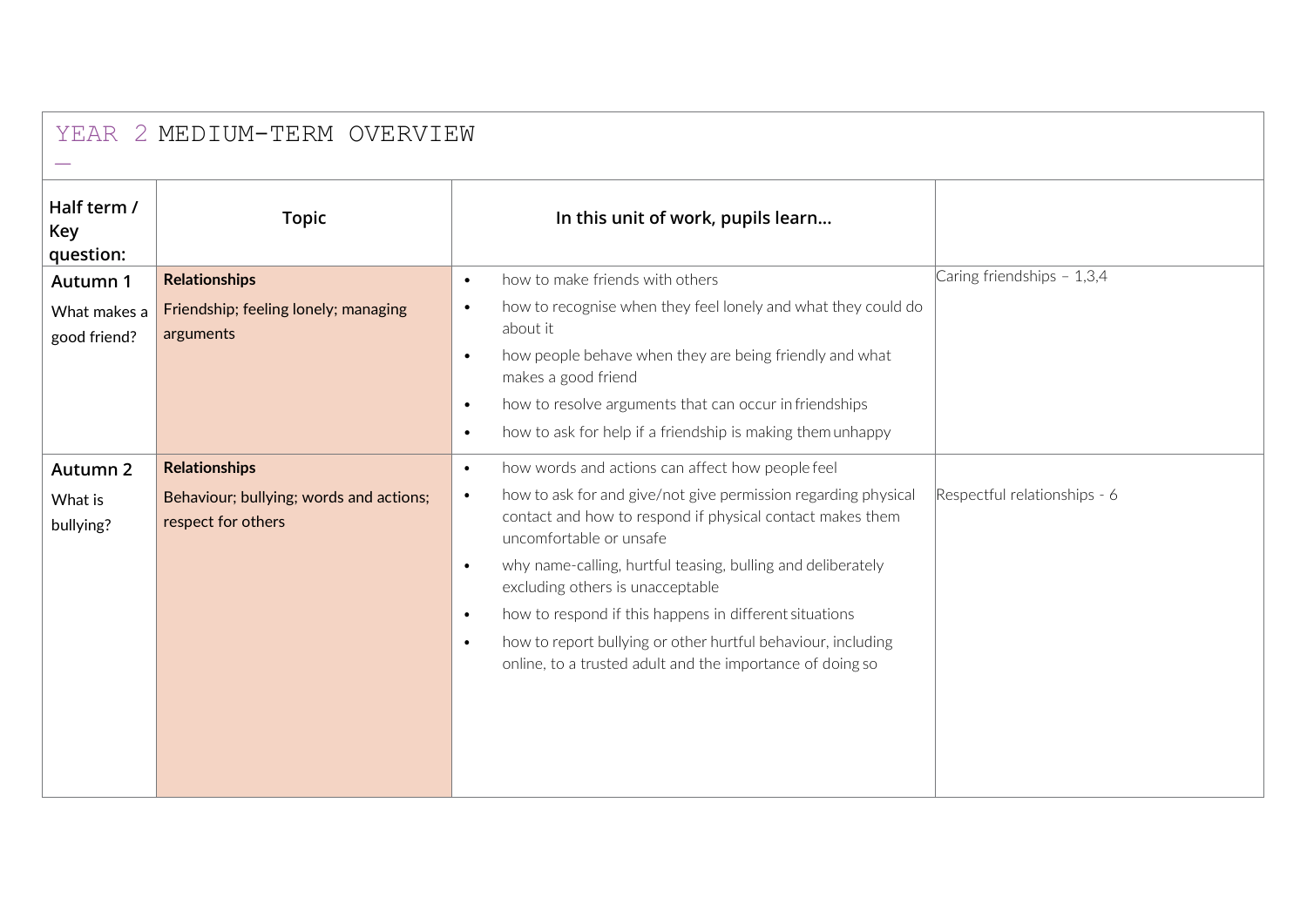| Spring 1     | Living in the wider world           | how jobs help people earn money to pay for things they need                                |  |
|--------------|-------------------------------------|--------------------------------------------------------------------------------------------|--|
| What jobs do | People and jobs; money; role of the | and want<br>about a range of different jobs, including those done by people                |  |
| people do?   | internet                            | they know or people who work in their community                                            |  |
|              |                                     | how people have different strengths and interests that enable<br>them to do different jobs |  |
|              |                                     | how people use the internet and digital devices in their jobs and<br>everyday life         |  |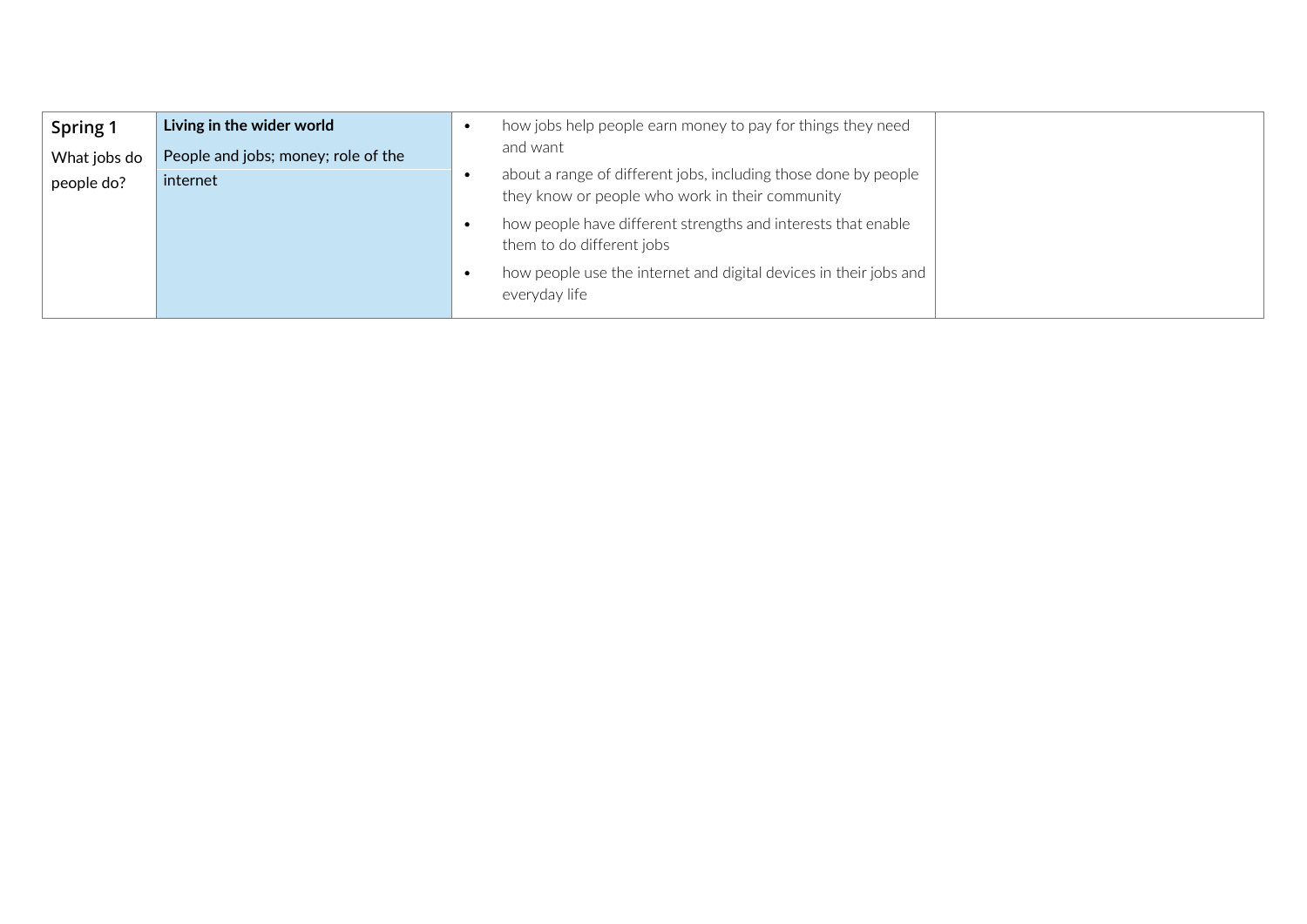| Spring 2<br>What helps<br>us<br>to stay safe?                | <b>Health and wellbeing</b><br>Keeping safe; recognising risk; rules                    | how rules and restrictions help them to keep safe (e.g. basic<br>$\bullet$<br>road, fire, cycle, water safety; in relation to medicines/<br>household products and online)<br>how to identify risky and potentially unsafe situations (in<br>$\bullet$<br>familiar and unfamiliar environments, including online) and take<br>steps to avoid or remove themselves from them<br>how to resist pressure to do something that makes them feel<br>$\bullet$<br>unsafe or uncomfortable, including keeping secrets<br>how not everything they see online is true or trustworthy and<br>$\bullet$<br>that people can pretend to be someone they are not<br>how to tell a trusted adult if they are worried for themselves or<br>$\bullet$<br>others, worried that something is unsafe or if they come across<br>something that scares or concerns them | Being safe - 2<br>Being safe - 4 |
|--------------------------------------------------------------|-----------------------------------------------------------------------------------------|--------------------------------------------------------------------------------------------------------------------------------------------------------------------------------------------------------------------------------------------------------------------------------------------------------------------------------------------------------------------------------------------------------------------------------------------------------------------------------------------------------------------------------------------------------------------------------------------------------------------------------------------------------------------------------------------------------------------------------------------------------------------------------------------------------------------------------------------------|----------------------------------|
| Summer 1<br>What can<br>help<br>us grow and<br>stay healthy? | <b>Health and wellbeing</b><br>Being healthy: eating, drinking, playing<br>and sleeping | that different things help their bodies to be healthy, including<br>$\bullet$<br>food and drink, physical activity, sleep and rest<br>that eating and drinking too much sugar can affect their health,<br>$\bullet$<br>including dental health<br>how to be physically active and how much rest and sleepthey<br>$\bullet$<br>should have everyday<br>that there are different ways to learn and play; how to know<br>$\bullet$<br>when to take a break from screen-time<br>how sunshine helps bodies to grow and how to keep safe and<br>$\bullet$<br>well in the sun                                                                                                                                                                                                                                                                           |                                  |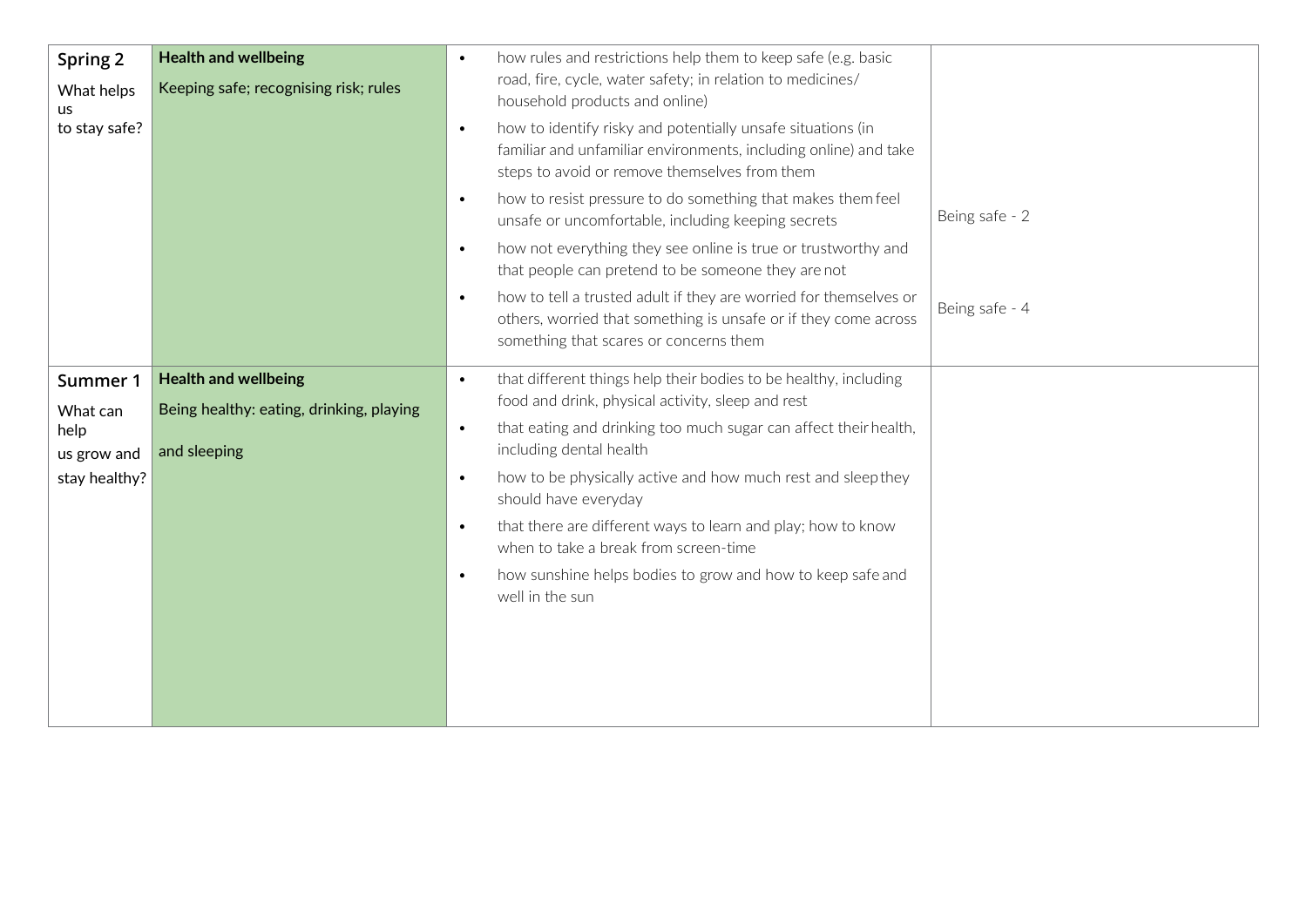| Summer 2      | <b>Health and wellbeing</b>               | $\bullet$ | how to recognise, name and describe a range of feelings                                                                    |  |
|---------------|-------------------------------------------|-----------|----------------------------------------------------------------------------------------------------------------------------|--|
| How do we     | Feelings; mood; times of change; loss and |           | what helps them to feel good, or better if not feeling good                                                                |  |
| recognise our | bereavement; growing up                   | $\bullet$ | how different things / times / experiences can bring about                                                                 |  |
| feelings?     |                                           |           | different feelings for different people (including loss, change<br>and bereavement or moving on to a new class/year group) |  |
|               |                                           | $\bullet$ | how feelings can affect people in their bodies and their<br>behaviour                                                      |  |
|               |                                           |           | ways to manage big feelings and the importance of sharing their<br>feelings with someone they trust                        |  |
|               |                                           |           | how to recognise when they might need help with feelings and<br>how to ask for help when they need it                      |  |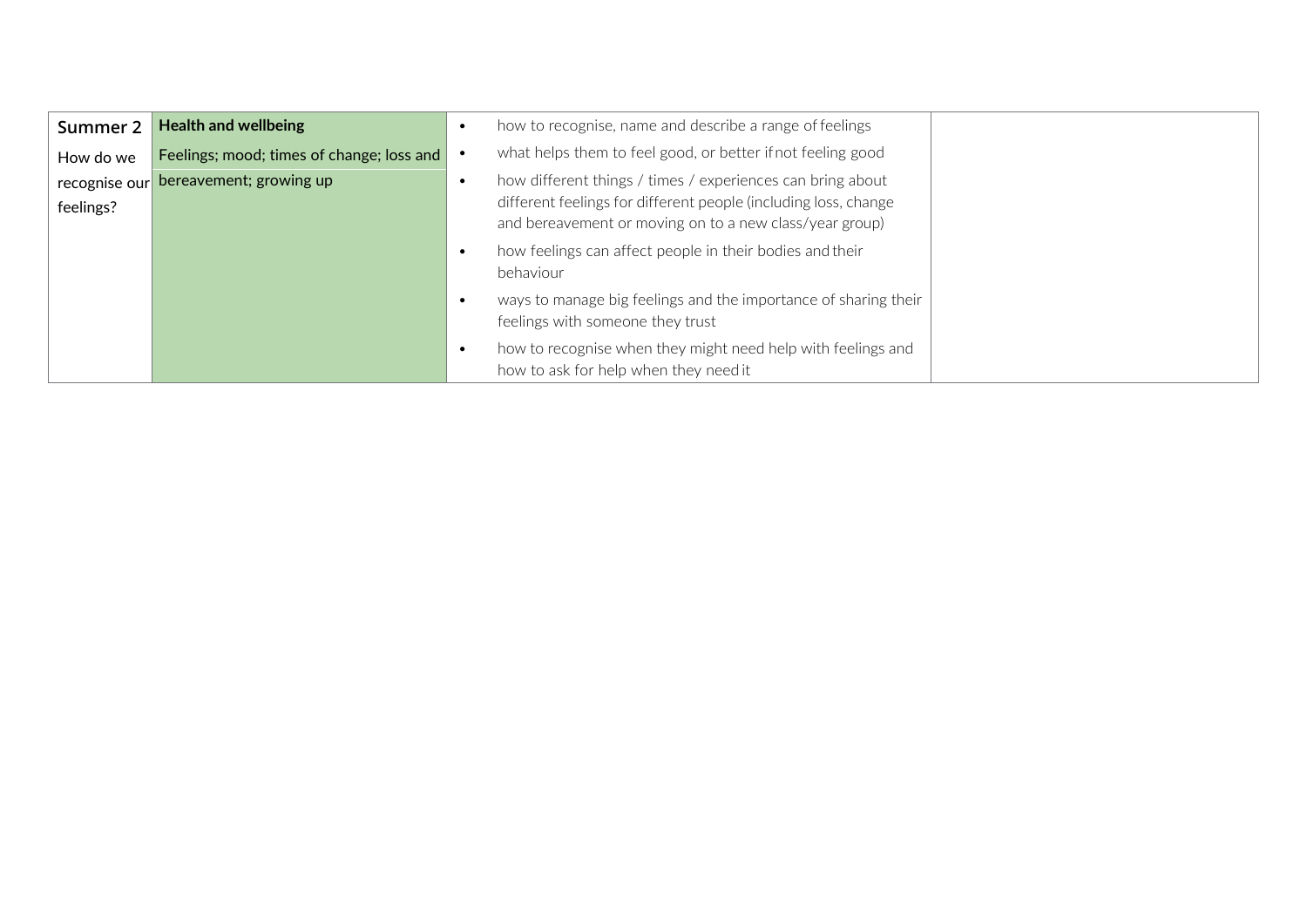| YEAR 3 - MEDIUM-TERM OVERVIEW                  |                                                                                                                              |                                                                                                                                                                                                                                                                                                                                                                                                                                                                                                                                                                                                                                                                                           |                              |  |  |  |
|------------------------------------------------|------------------------------------------------------------------------------------------------------------------------------|-------------------------------------------------------------------------------------------------------------------------------------------------------------------------------------------------------------------------------------------------------------------------------------------------------------------------------------------------------------------------------------------------------------------------------------------------------------------------------------------------------------------------------------------------------------------------------------------------------------------------------------------------------------------------------------------|------------------------------|--|--|--|
| Half term<br>/ Key<br>question:                | <b>Topic</b>                                                                                                                 | In this unit of work, pupils learn                                                                                                                                                                                                                                                                                                                                                                                                                                                                                                                                                                                                                                                        |                              |  |  |  |
| Autumn 1<br>How can we<br>be a good<br>friend? | <b>Relationships</b><br>Friendship; making positive friendships,<br>managing loneliness, dealing with<br>arguments           | how friendships support wellbeing and the importance of<br>$\bullet$<br>seeking support if feeling lonely or excluded<br>how to recognise if others are feeling lonely and excluded and<br>$\bullet$<br>strategies to include them<br>how to build good friendships, including identifying qualities<br>$\bullet$<br>that contribute to positive friendships<br>that friendships sometimes have difficulties, and how to<br>$\bullet$<br>manage when there is a problem or an argument between<br>friends, resolve disputes and reconcile differences<br>how to recognise if a friendship is making them unhappy, feel<br>$\bullet$<br>uncomfortable or unsafe and how to ask for support | Caring Friendships - 2,3,4,5 |  |  |  |
| Autumn 2<br>What keeps<br>us safe?             | <b>Health and wellbeing</b><br>Keeping safe; at home and school;<br>our bodies; hygiene; medicines and<br>household products | how to recognise hazards that may cause harm or injury and<br>$\bullet$<br>what they should do to reduce risk and keep themselves (or<br>others) safe<br>how to help keep their body protected and safe, e.g. wearing a<br>$\bullet$<br>seatbelt, protective clothing and stabilizers<br>that their body belongs to them and should not be hurt or<br>$\bullet$<br>touched without their permission; what to do and who to tell if<br>they feel uncomfortable<br>how to recognise and respond to pressure to do something that<br>$\bullet$<br>makes them feel unsafe or uncomfortable (including online)                                                                                 | Being safe $-3$              |  |  |  |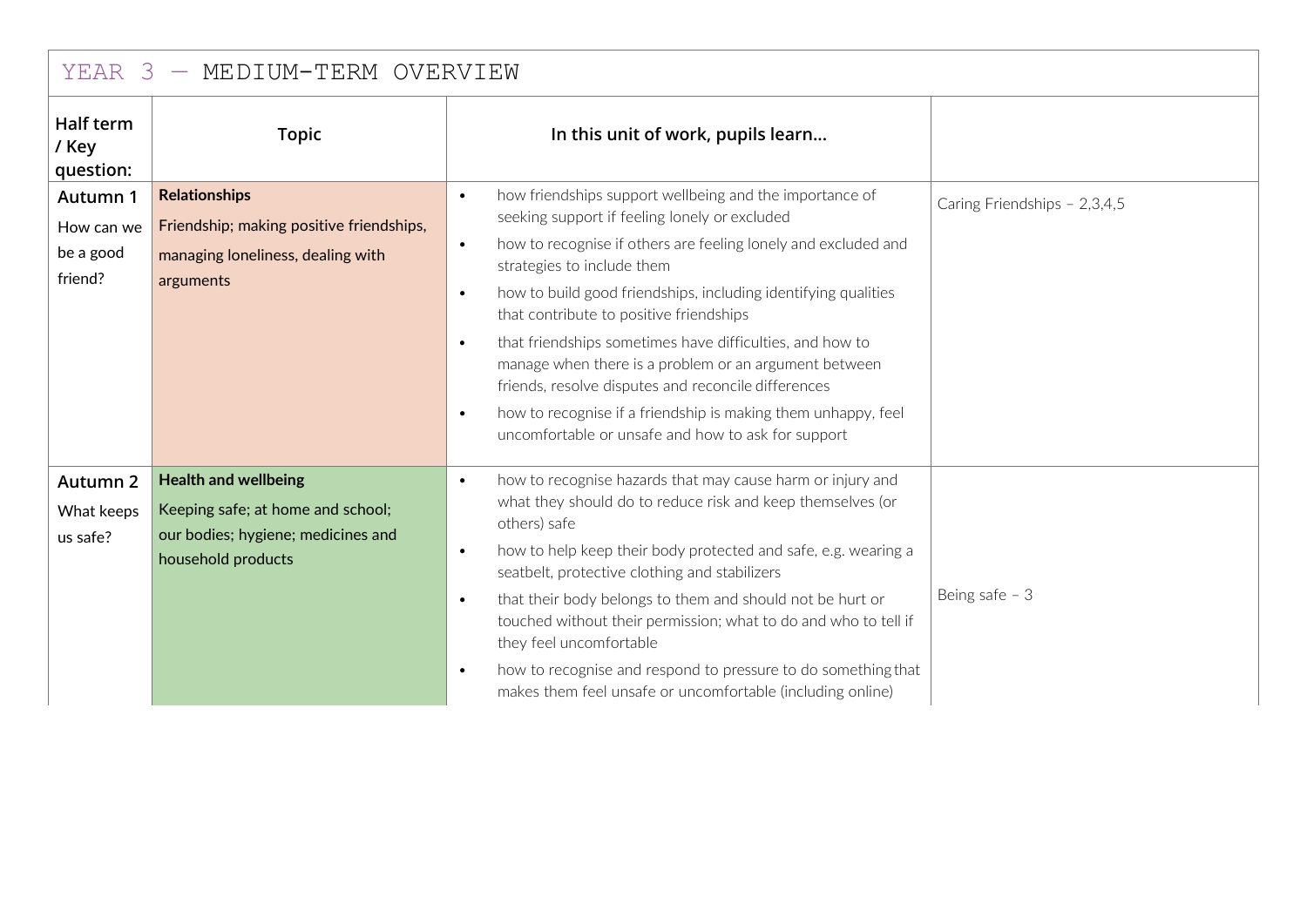| how everyday health and hygiene rules and routines help<br>people stay safe and healthy (including how to manage the<br>use of medicines, such as for allergies and asthma, and other<br>household products, responsibly) |  |
|---------------------------------------------------------------------------------------------------------------------------------------------------------------------------------------------------------------------------|--|
| how to react and respond if there is an accident and how to<br>deal with minor injuries e.g. scratches, grazes, burns<br>what to do in an emergency, including calling for help and<br>speaking to the emergency services |  |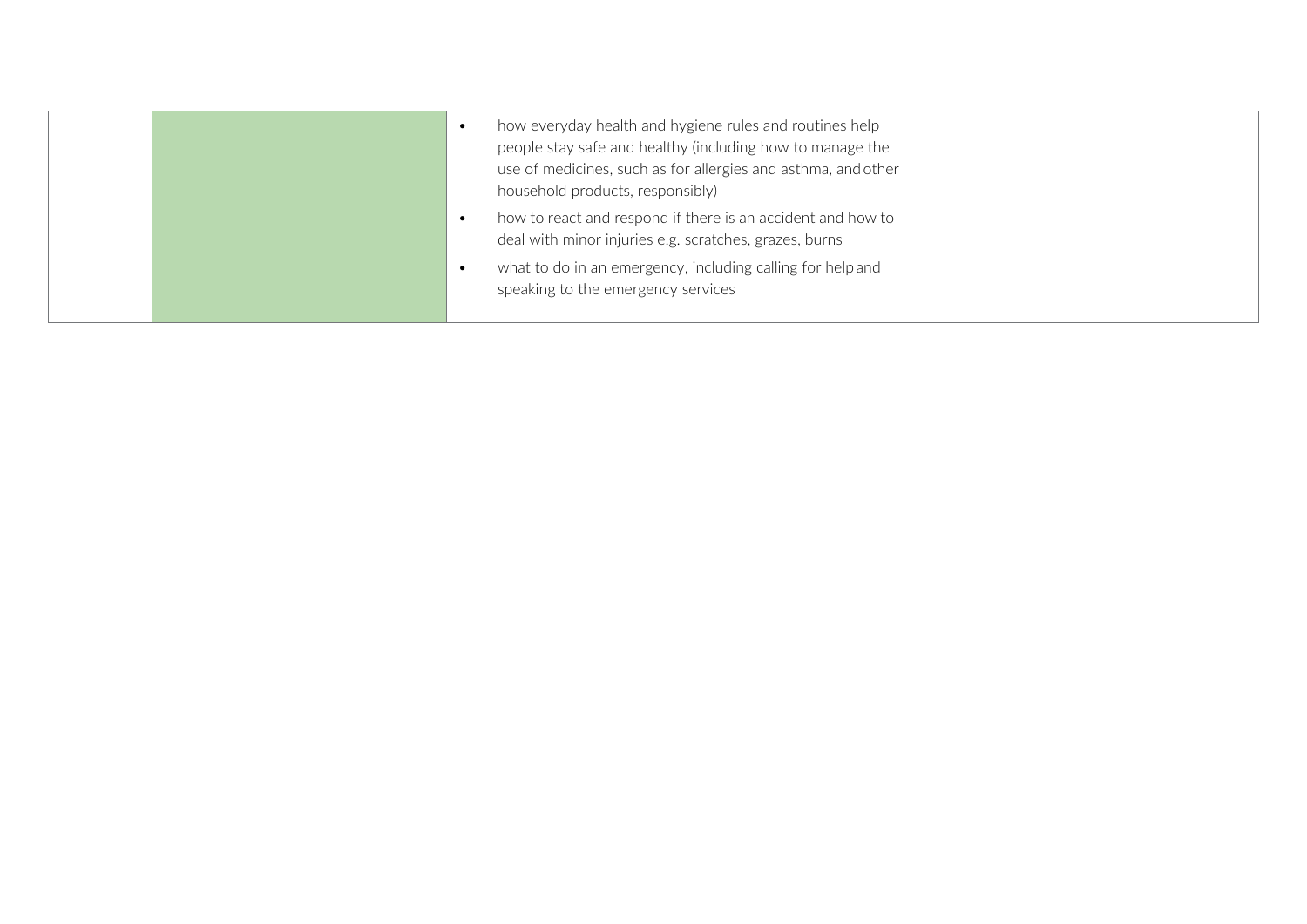| Spring 1<br>What are<br>families<br>like? | <b>Relationships</b><br>Families; family life; caring for each other                                                | how families differ from each other (including that not every<br>$\bullet$<br>family has the same family structure, e.g. single parents, same<br>sex parents, step-parents, blended families, foster and adoptive<br>parents)<br>how common features of positive family life often include<br>$\bullet$<br>shared experiences, e.g. celebrations, special days or holidays<br>how people within families should care for each other and the<br>$\bullet$<br>different ways they demonstrate this<br>how to ask for help or advice if family relationships are making<br>$\bullet$<br>them feel unhappy, worried or unsafe | Families and people who care for me -<br>1,2,3,4,6 |
|-------------------------------------------|---------------------------------------------------------------------------------------------------------------------|---------------------------------------------------------------------------------------------------------------------------------------------------------------------------------------------------------------------------------------------------------------------------------------------------------------------------------------------------------------------------------------------------------------------------------------------------------------------------------------------------------------------------------------------------------------------------------------------------------------------------|----------------------------------------------------|
| Spring 2<br>What makes<br>community?      | Living in the wider world<br>Community; belonging to groups;<br>similarities and differences; respect for<br>others | how they belong to different groups and communities, e.g.<br>$\bullet$<br>friendship, faith, clubs, classes/year groups<br>what is meant by a diverse community; how different groups<br>$\bullet$<br>make up the wider/local community around the school<br>how the community helps everyone to feel included and values<br>$\bullet$<br>the different contributions that people make<br>how to be respectful towards people who may live differently to<br>$\bullet$<br>them                                                                                                                                            | Respectful relationships: 2, 3, 5                  |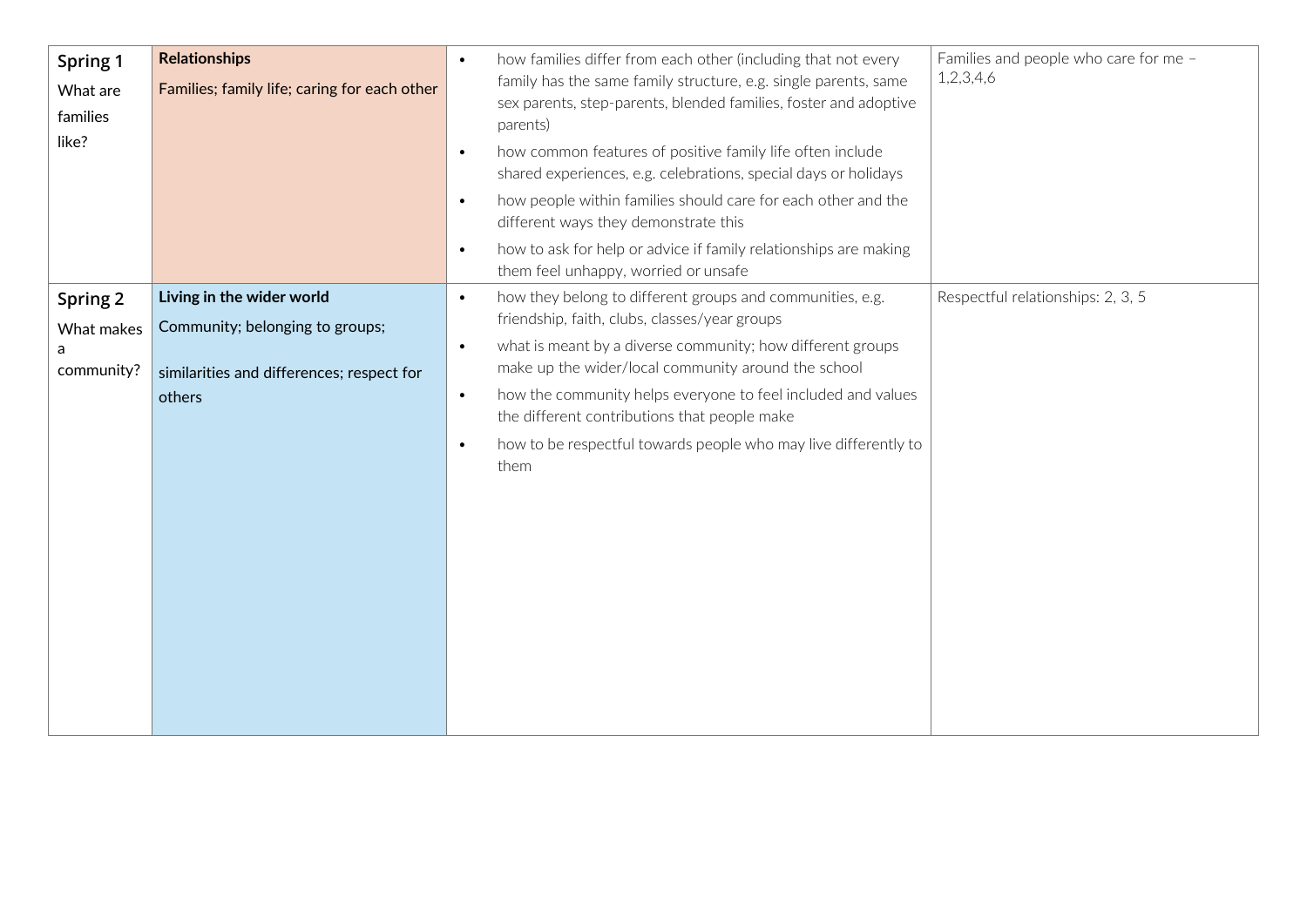| Summer 1                          | <b>Health and wellbeing</b>             |           | how to eat a healthy diet and the benefits of nutritionally rich                                                                            |  |
|-----------------------------------|-----------------------------------------|-----------|---------------------------------------------------------------------------------------------------------------------------------------------|--|
| Why should<br>we.<br>eat well and | Being healthy: eating well, dental care | $\bullet$ | foods<br>how to maintain good oral hygiene (including regular brushing<br>and flossing) and the importance of regular visits to the dentist |  |
| look after<br>our teeth?          |                                         | ٠         | how not eating a balanced diet can affect health, including the<br>impact of too much sugar/acidic drinks on dental health                  |  |
|                                   |                                         | $\bullet$ | how people make choices about what to eat and drink,<br>including who or what influences these                                              |  |
|                                   |                                         | $\bullet$ | how, when and where to ask for advice and help about healthy<br>eating and dental care                                                      |  |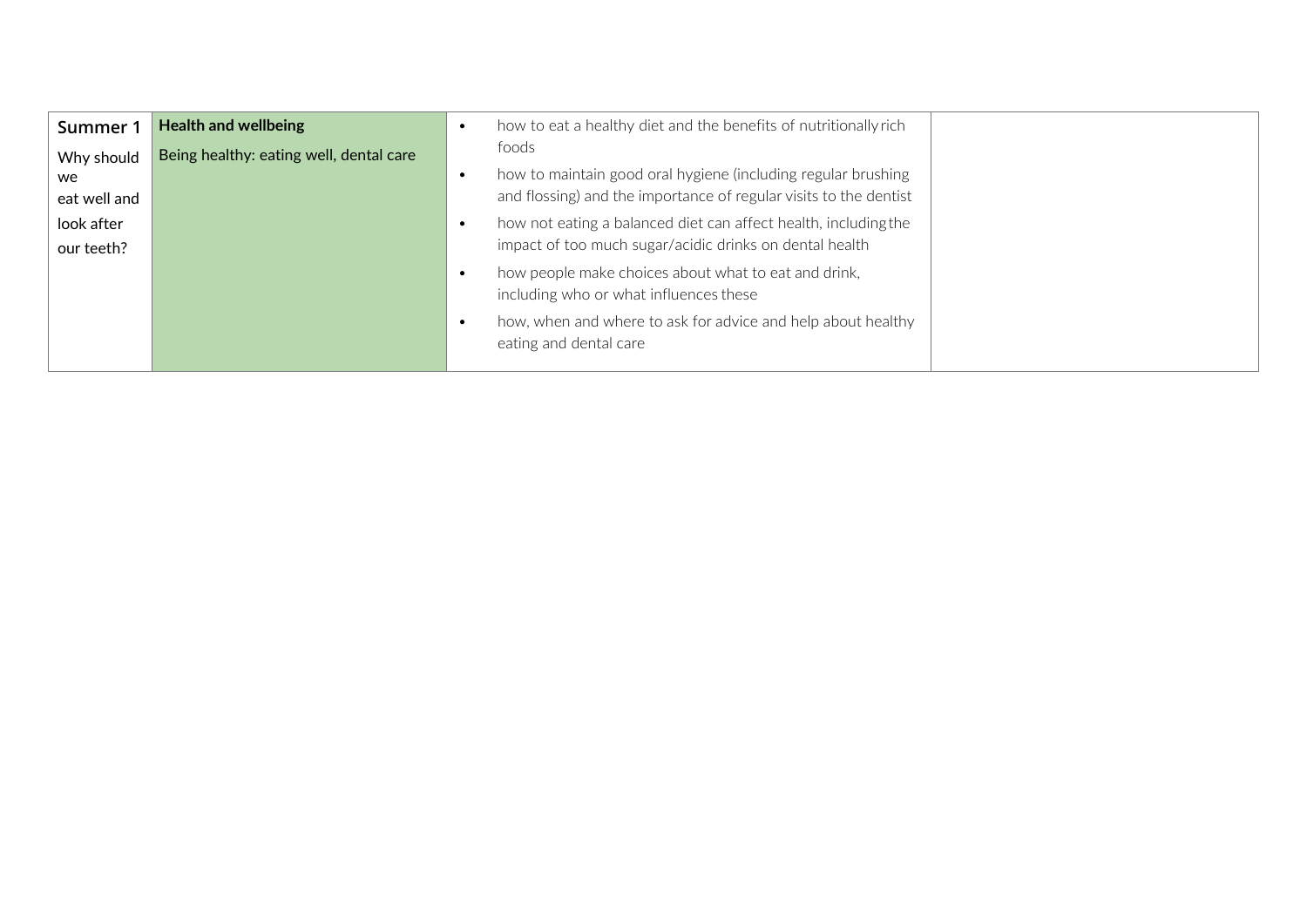| Summer 2           | <b>Health and wellbeing</b>                | $\bullet$ | how regular physical activity benefits bodies and feelings                                                     |  |
|--------------------|--------------------------------------------|-----------|----------------------------------------------------------------------------------------------------------------|--|
| Why should<br>we   | Being healthy: keeping active, taking rest |           | how to be active on a daily and weekly basis - how to balance<br>time online with other activities             |  |
| keep active<br>and |                                            | $\bullet$ | how to make choices about physical activity, including what and<br>who influences decisions                    |  |
| sleep well?        |                                            | $\bullet$ | how the lack of physical activity can affect health and wellbeing                                              |  |
|                    |                                            | $\bullet$ | how lack of sleep can affect the body and mood and simple<br>routines that support good quality sleep          |  |
|                    |                                            | $\bullet$ | how to seek support in relation to physical activity, sleep and<br>rest and who to talk to if they are worried |  |
|                    |                                            |           |                                                                                                                |  |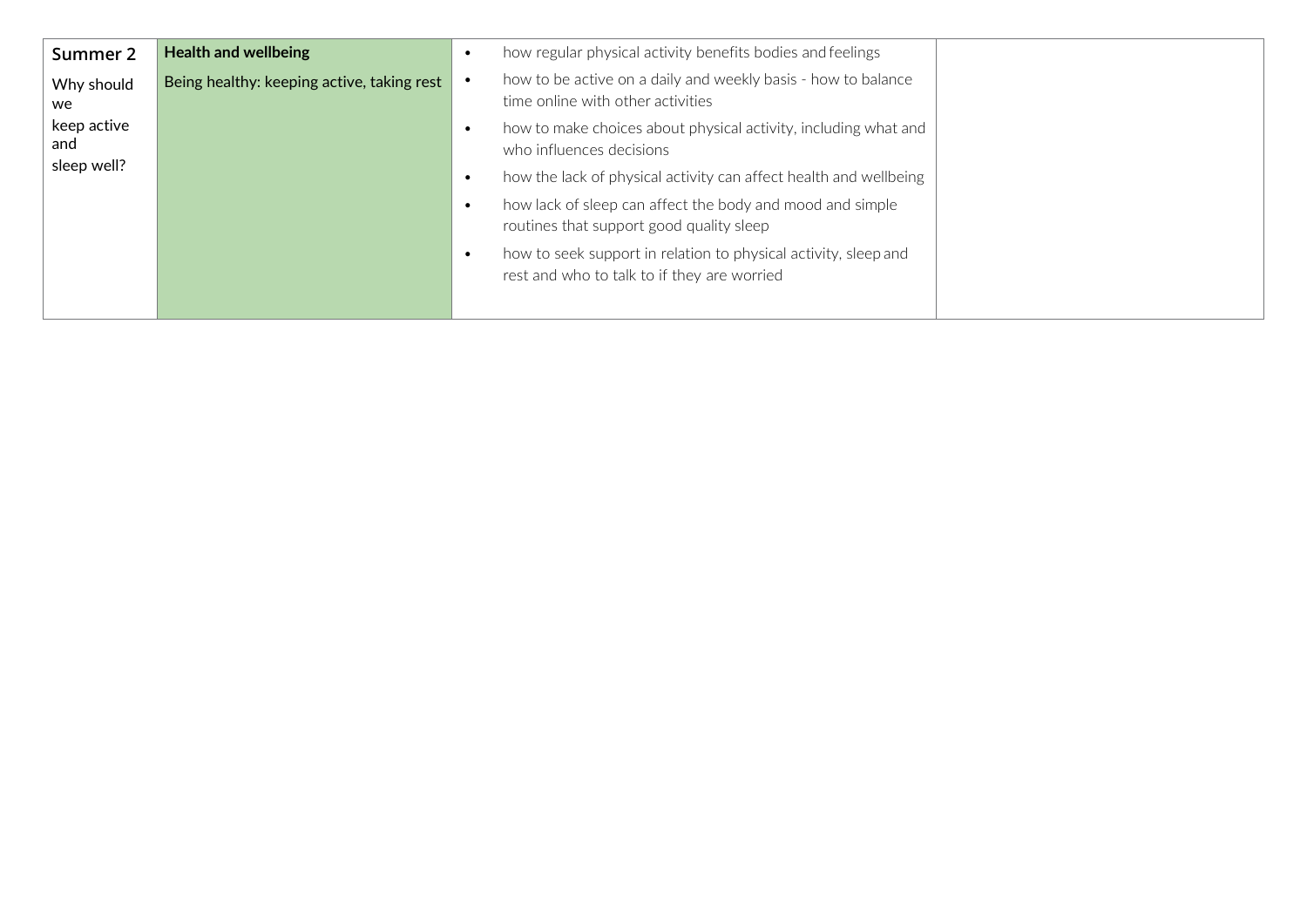|  | YEAR 4 MEDIUM-TERM OVERVIEW |  |
|--|-----------------------------|--|
|--|-----------------------------|--|

| Half term /<br>Key<br>question:                               | <b>Topic</b>                                                                                      | In this unit of work, pupils learn                                                                                                                                                                                                                                                                                                                                                                                                                                                                                                                                                                                                                                                     |                                                          |
|---------------------------------------------------------------|---------------------------------------------------------------------------------------------------|----------------------------------------------------------------------------------------------------------------------------------------------------------------------------------------------------------------------------------------------------------------------------------------------------------------------------------------------------------------------------------------------------------------------------------------------------------------------------------------------------------------------------------------------------------------------------------------------------------------------------------------------------------------------------------------|----------------------------------------------------------|
| Autumn 1                                                      | <b>Health and wellbeing</b>                                                                       | how to recognise personal qualities and individuality<br>$\bullet$                                                                                                                                                                                                                                                                                                                                                                                                                                                                                                                                                                                                                     |                                                          |
| What<br>strengths, skills<br>and interests<br>do we have ?    | Self-esteem: self-worth; personal<br>qualities; goal setting; managing set<br><b>backs</b>        | to develop self-worth by identifying positive things about<br>$\bullet$<br>themselves and their achievements<br>how their personal attributes, strengths, skills and interests<br>$\bullet$<br>contribute to their self-esteem                                                                                                                                                                                                                                                                                                                                                                                                                                                         |                                                          |
|                                                               |                                                                                                   | how to set goals for themselves<br>$\bullet$<br>how to manage when there are set-backs, learn from mistakes<br>$\bullet$<br>and reframe unhelpful thinking                                                                                                                                                                                                                                                                                                                                                                                                                                                                                                                             |                                                          |
| Autumn 2<br>How do we<br>treat each<br>other with<br>respect? | <b>Relationships</b><br>Respect for self and others; courteous<br>behaviour; safety; human rights | how people's behaviour affects themselves and others,<br>$\bullet$<br>including online<br>how to model being polite and courteous in different situations<br>$\bullet$<br>and recognise the respectful behaviour they should receive in<br>return<br>about the relationship between rights and responsibilities<br>$\bullet$<br>about the right to privacy and how to recognise when a<br>$\bullet$<br>confidence or secret should be kept (such as a nicebirthday<br>surprise everyone will find out about) or not agreed to and<br>when to tell (e.g. if someone is being upset or hurt)*<br>the rights that children have and why it is important to protect<br>$\bullet$<br>these* | Respectful relationships - 3, 4<br>Being safe $-2, 5, 7$ |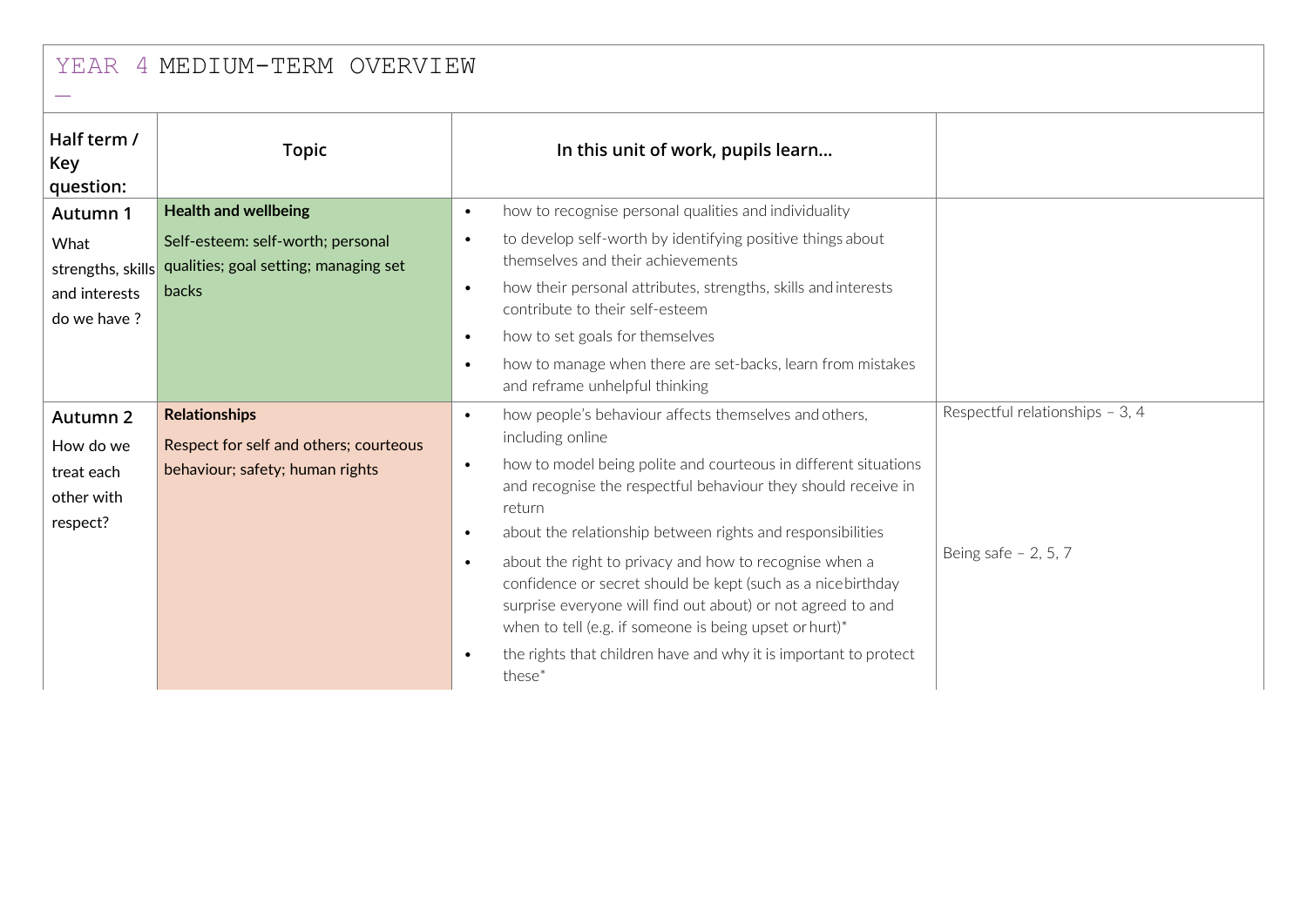|  | that everyone should feel included, respected and not<br>discriminated against; how to respond if they witness or<br>experience exclusion, disrespect or discrimination<br>how to respond to aggressive or inappropriate behaviour<br>(including online and unwanted physical contact) - how to<br>report concerns | Respectful relationships $-5,7$<br>Being safe $-5,7$ |
|--|--------------------------------------------------------------------------------------------------------------------------------------------------------------------------------------------------------------------------------------------------------------------------------------------------------------------|------------------------------------------------------|
|  |                                                                                                                                                                                                                                                                                                                    |                                                      |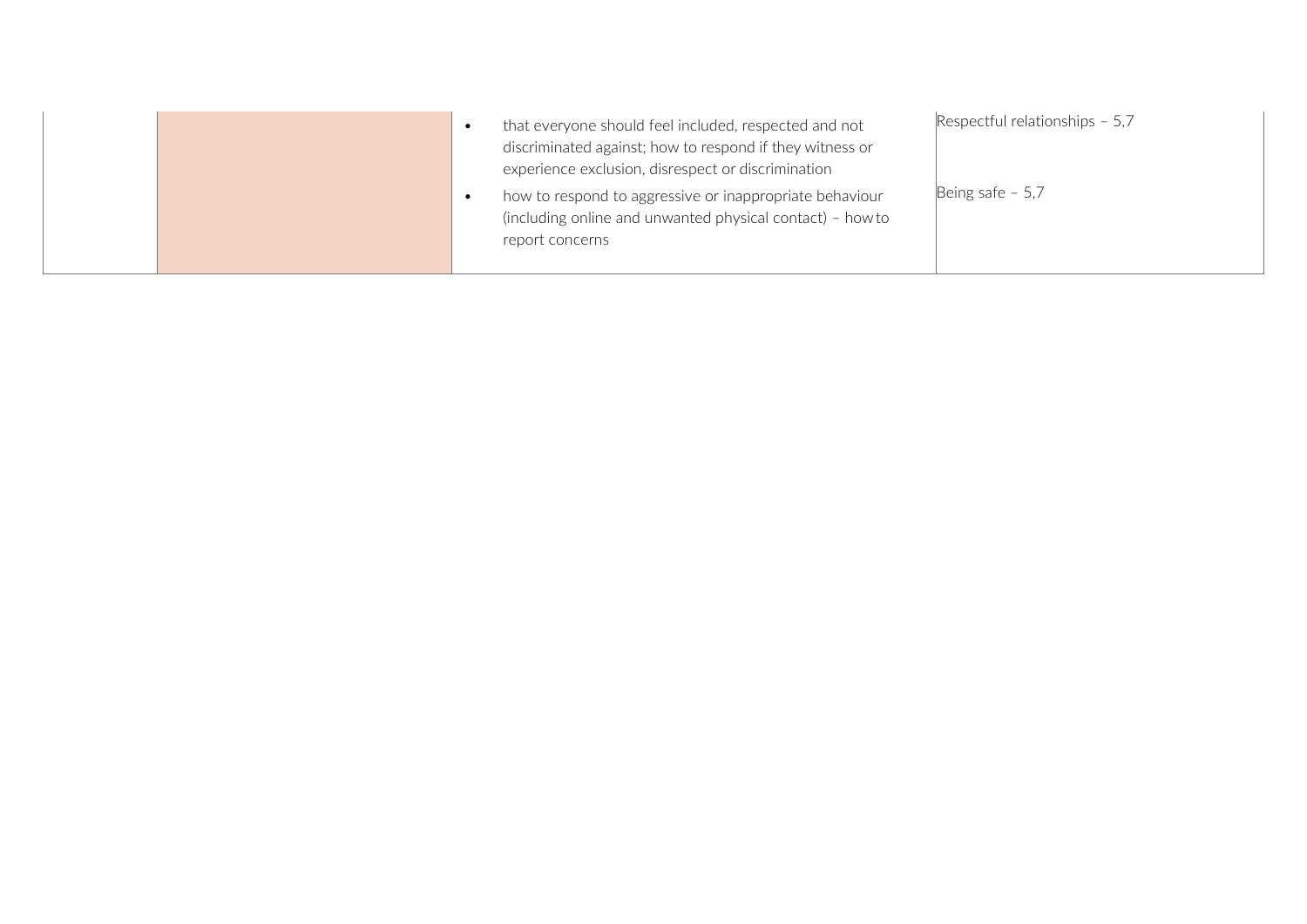| Spring 1                                                                                     | <b>Health and wellbeing</b>                                                                                                                         | how everyday things can affect feelings<br>$\bullet$                                                                                                                                                                                                                                                                                                                                                                                                                                               |
|----------------------------------------------------------------------------------------------|-----------------------------------------------------------------------------------------------------------------------------------------------------|----------------------------------------------------------------------------------------------------------------------------------------------------------------------------------------------------------------------------------------------------------------------------------------------------------------------------------------------------------------------------------------------------------------------------------------------------------------------------------------------------|
| How can<br>we manage<br>our<br>feelings?                                                     | Feelings and emotions; expression of<br>feelings; behaviour                                                                                         | how feelings change over time and can be experienced at<br>$\bullet$<br>different levels of intensity<br>the importance of expressing feelings and how they can be<br>$\bullet$<br>expressed in different ways<br>how to respond proportionately to, and manage, feelings in<br>$\bullet$<br>different circumstances<br>ways of managing feelings at times of loss, grief and change<br>$\bullet$<br>how to access advice and support to help manage their own or<br>$\bullet$<br>others' feelings |
| Spring 2<br>How will we<br>grow and<br>change?                                               | <b>Health and wellbeing</b><br>Growing and changing;<br>puberty                                                                                     | about puberty and how bodies change during puberty, including<br>$\bullet$<br>menstruation and menstrual wellbeing, erections and wet<br>dreams<br>how puberty can affect emotions and feelings<br>$\bullet$<br>how personal hygiene routines change during puberty<br>$\bullet$<br>how to ask for advice and support about growing and changing<br>$\bullet$<br>and puberty                                                                                                                       |
| Summer 1<br>How can our<br>choices make<br>a difference to<br>others and the<br>environment? | Living in the wider world<br>Caring for others; the environment;<br>people and animals; shared<br>responsibilities, making choices and<br>decisions | how people have a shared responsibility to help protect the<br>$\bullet$<br>world around them<br>how everyday choices can affect the environment<br>$\bullet$<br>how what people choose to buy or spend money on can affect<br>$\bullet$<br>others or the environment (e.g. Fairtrade, single use plastics,<br>giving to charity)                                                                                                                                                                  |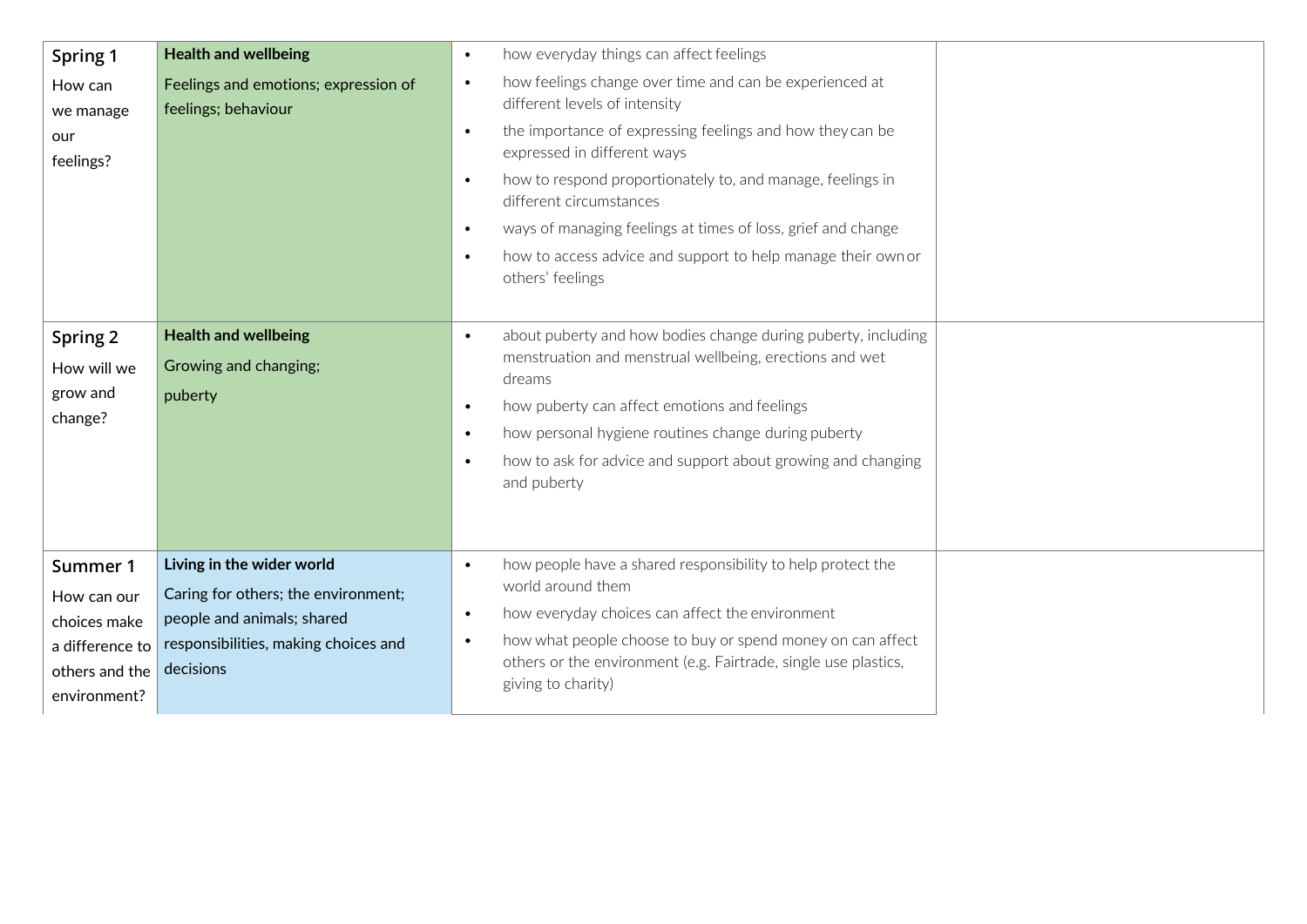|  | the skills and vocabulary to share their thoughts, ideas and<br>opinions in discussion about topical issues<br>how to show care and concern for others (people and animals)<br>$\bullet$<br>how to carry out personal responsibilities in a caring and<br>compassionate way |  |
|--|-----------------------------------------------------------------------------------------------------------------------------------------------------------------------------------------------------------------------------------------------------------------------------|--|
|--|-----------------------------------------------------------------------------------------------------------------------------------------------------------------------------------------------------------------------------------------------------------------------------|--|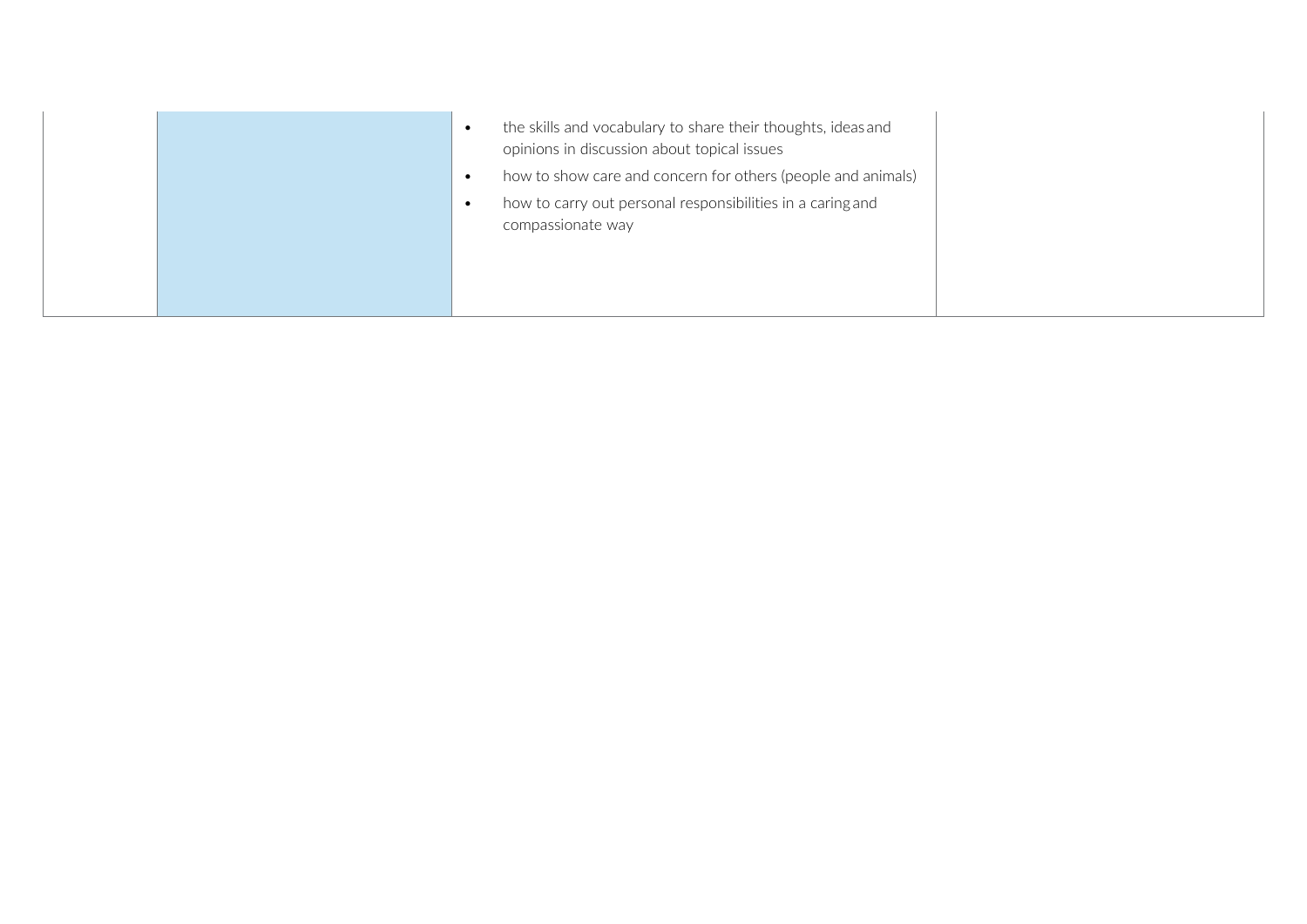| Summer    | <b>Health and wellbeing</b>              | $\bullet$ | how to recognise, predict, assess and manage risk in different                                                                                                       |                                 |
|-----------|------------------------------------------|-----------|----------------------------------------------------------------------------------------------------------------------------------------------------------------------|---------------------------------|
| 2 How can | Keeping safe; out and about; recognising |           | situations                                                                                                                                                           |                                 |
| we manage | and managing risk                        | $\bullet$ | how to keep safe in the local environment and less familiar<br>locations (e.g. near rail, water, road; fire/firework safety; sun                                     |                                 |
| risk in   |                                          |           | safety and the safe use of digital devices when out and about)                                                                                                       |                                 |
| different |                                          | $\bullet$ | how people can be influenced by their peers' behaviour and by                                                                                                        |                                 |
| places?   |                                          |           | a desire for peer approval; how to manage this influence                                                                                                             |                                 |
|           |                                          | $\bullet$ | how people's online actions can impact on other people                                                                                                               |                                 |
|           |                                          | $\bullet$ | how to keep safe online, including managing requests for                                                                                                             | Being safe: 5, 6, 7             |
|           |                                          |           | personal information and recognising what is appropriate to                                                                                                          | Online relationships: 1,2,3,4,5 |
|           |                                          |           | share or not share online                                                                                                                                            |                                 |
|           |                                          | $\bullet$ | how to report concerns, including about inappropriate online<br>content and contact                                                                                  |                                 |
|           |                                          | $\bullet$ | that rules, restrictions and laws exist to help people keep safe<br>and how to respond if they become aware of a situation that is<br>anti-social or against the law |                                 |
|           |                                          |           |                                                                                                                                                                      |                                 |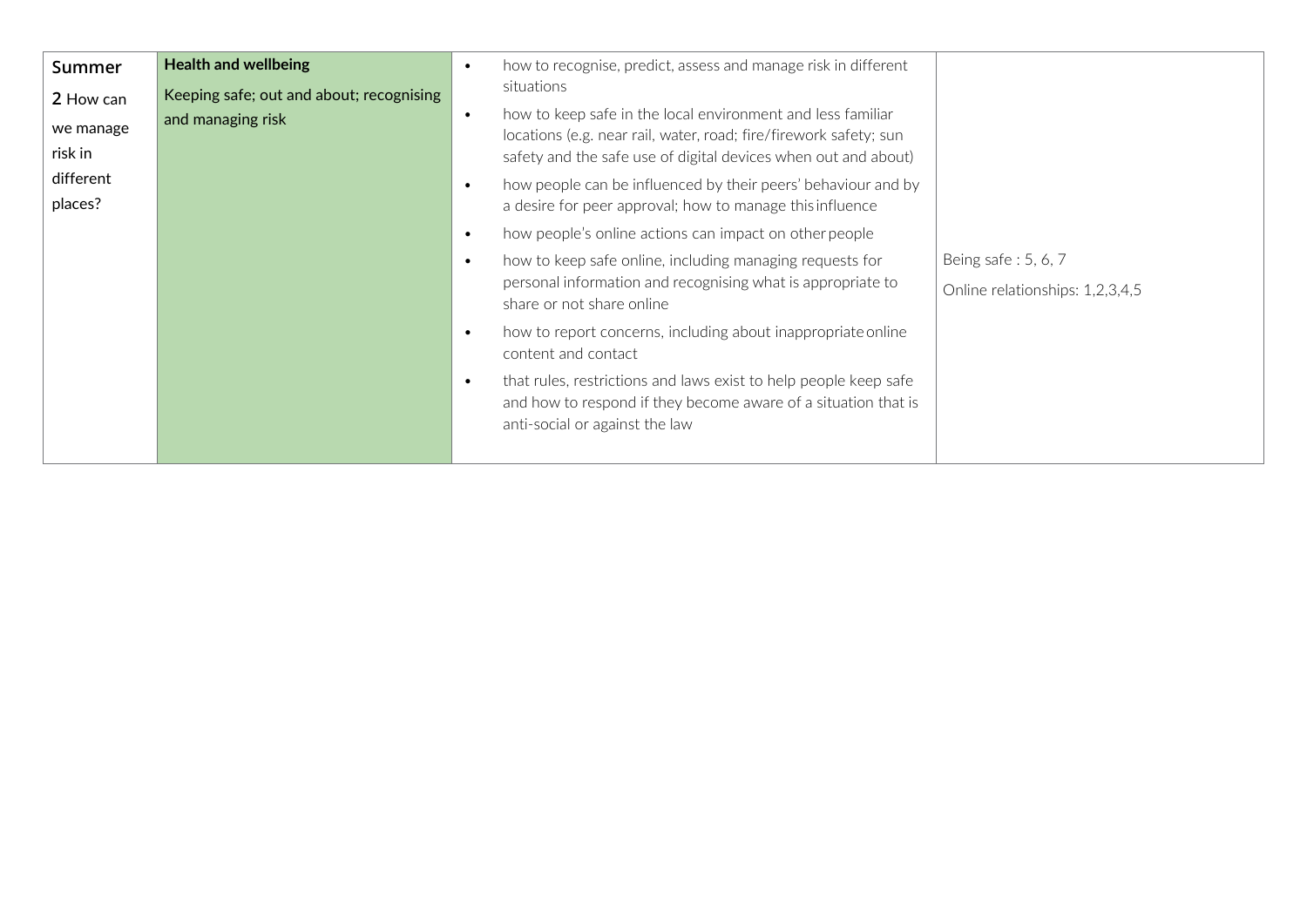| MEDIUM-TERM OVERVIEW<br>YEAR 5                                  |                                                                              |                                                                                                                                                                                                                                                                                                                                                                                                                                                                                                                                                                                                                                                                                                                                                                      |                                |  |  |
|-----------------------------------------------------------------|------------------------------------------------------------------------------|----------------------------------------------------------------------------------------------------------------------------------------------------------------------------------------------------------------------------------------------------------------------------------------------------------------------------------------------------------------------------------------------------------------------------------------------------------------------------------------------------------------------------------------------------------------------------------------------------------------------------------------------------------------------------------------------------------------------------------------------------------------------|--------------------------------|--|--|
| Half term /<br>Key question:                                    | <b>Topic</b>                                                                 | In this unit of work, pupils learn                                                                                                                                                                                                                                                                                                                                                                                                                                                                                                                                                                                                                                                                                                                                   |                                |  |  |
| Autumn 1<br>What makes up<br>our identity?                      | <b>Health and wellbeing</b>                                                  | how to recognise and respect similarities and differences<br>$\bullet$<br>between people and what they have in common with others<br>that there are a range of factors that contribute to a person's<br>$\bullet$<br>identity (e.g. ethnicity, family, faith, culture, gender, hobbies,<br>likes/dislikes)<br>how individuality and personal qualities make up someone's<br>$\bullet$<br>identity (including that gender identity is part of personal<br>identity and for some people does not correspond with their<br>biological sex)<br>about stereotypes and how they are not always accurate, and<br>$\bullet$<br>can negatively influence behaviours and attitudes towards<br>others<br>how to challenge stereotypes and assumptions about others<br>$\bullet$ | Respectful relationships: 1, 3 |  |  |
| Autumn 2<br>What decisions<br>can people<br>make with<br>money? | Living in the wider world<br>Money; making decisions; spending and<br>saving | how people make decisions about spending and saving money<br>$\bullet$<br>and what influences them<br>how to keep track of money so people know how much they<br>$\bullet$<br>have to spend or save<br>how people make choices about ways of paying for things they<br>$\bullet$                                                                                                                                                                                                                                                                                                                                                                                                                                                                                     |                                |  |  |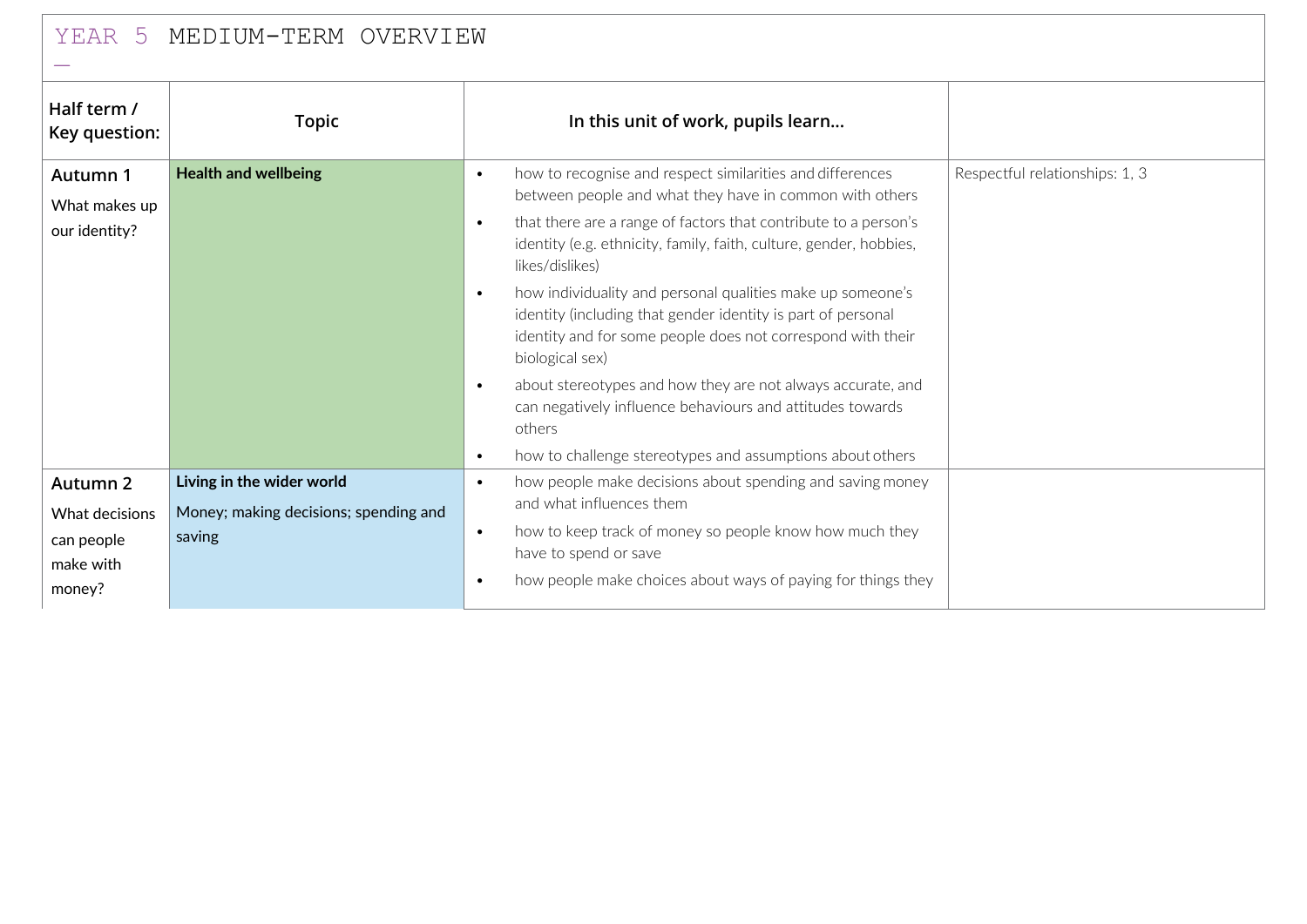|             |                                          | want and need (e.g. from current accounts/savings; store card/<br>credit cards; loans)<br>how to recognise what makes something 'value for money' and<br>what this means to them |  |
|-------------|------------------------------------------|----------------------------------------------------------------------------------------------------------------------------------------------------------------------------------|--|
|             |                                          | that there are risks associated with money (it can be won, lost<br>or stolen) and how money can affect people's feelings and<br>emotions                                         |  |
| Spring 1    | <b>Health and wellbeing</b>              | how to carry out basic first aid including for burns, scalds, cuts,                                                                                                              |  |
| How can we  | Basic first aid, accidents, dealing with | bleeds, choking, asthma attacks or allergic reactions                                                                                                                            |  |
| help in an  | emergencies                              | that if someone has experienced a head injury, they should not                                                                                                                   |  |
| accident or |                                          | be moved                                                                                                                                                                         |  |
| emergency?  |                                          | when it is appropriate to use first aid and the importance of<br>seeking adult help                                                                                              |  |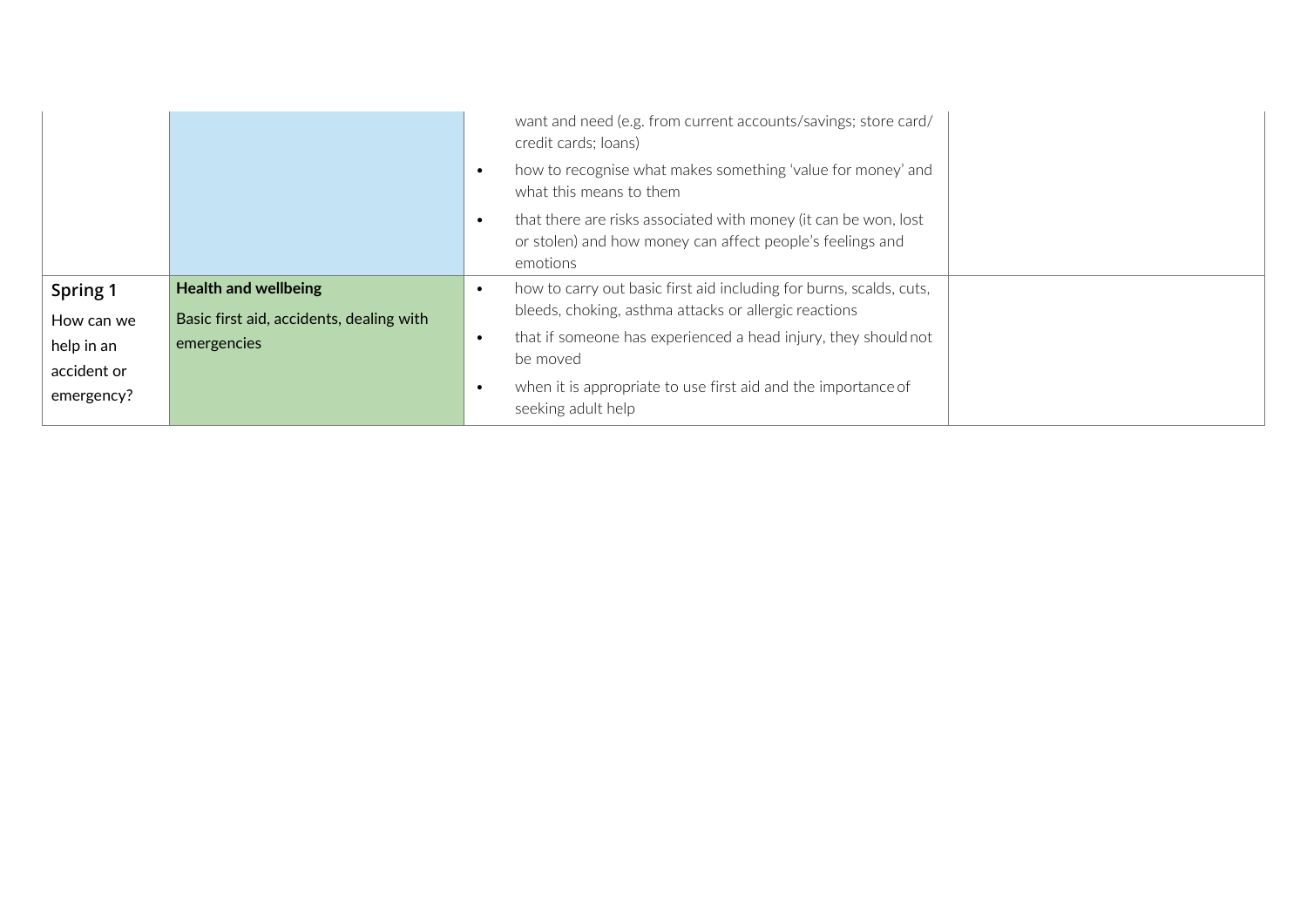|                            |                                                                    | the importance of remaining calm in an emergency and<br>$\bullet$<br>providing clear information about what has happened to an<br>adult or the emergency services                                        |                      |
|----------------------------|--------------------------------------------------------------------|----------------------------------------------------------------------------------------------------------------------------------------------------------------------------------------------------------|----------------------|
| Spring 2                   | <b>Relationships</b>                                               | about the different types of relationships people have in their<br>$\bullet$<br>lives                                                                                                                    | Caring Friendships   |
| How can<br>friends         | Friendships; relationships; becoming<br>independent; online safety | how friends and family communicate together; how the internet<br>$\bullet$<br>and social media can be used positively                                                                                    | Online Relationships |
| communicate<br>safely?     |                                                                    | how knowing someone online differs from knowing someone<br>$\bullet$<br>face-to-face                                                                                                                     |                      |
|                            |                                                                    | how to recognise risk in relation to friendships and keeping safe<br>$\bullet$                                                                                                                           |                      |
|                            |                                                                    | about the types of content (including images) that is safe to<br>$\bullet$<br>share online; ways of seeking and giving consent before images<br>or personal information is shared with friends or family |                      |
|                            |                                                                    | how to respond if a friendship is making them feelworried,<br>$\bullet$<br>unsafe or uncomfortable                                                                                                       |                      |
|                            |                                                                    | how to ask for help or advice and respond to pressure,<br>$\bullet$<br>inappropriate contact or concerns about personal safety                                                                           | Being safe $-1,6,8$  |
| Summer 1                   | <b>Health and wellbeing</b>                                        | how drugs common to everyday life (including smoking/vaping<br>$\bullet$                                                                                                                                 |                      |
| How can                    | Drugs, alcohol and tobacco; healthy                                | - nicotine, alcohol, caffeine and medicines) can affect health and<br>wellbeing                                                                                                                          |                      |
| drugs                      | habits                                                             | that some drugs are legal (but may have laws or restrictions<br>$\bullet$                                                                                                                                |                      |
| common to<br>everyday life |                                                                    | related to them) and other drugs are illegal                                                                                                                                                             |                      |
| affect health?             |                                                                    | how laws surrounding the use of drugs exist to protect them<br>$\bullet$<br>and others                                                                                                                   |                      |
|                            |                                                                    | why people choose to use or not use different drugs<br>$\bullet$                                                                                                                                         |                      |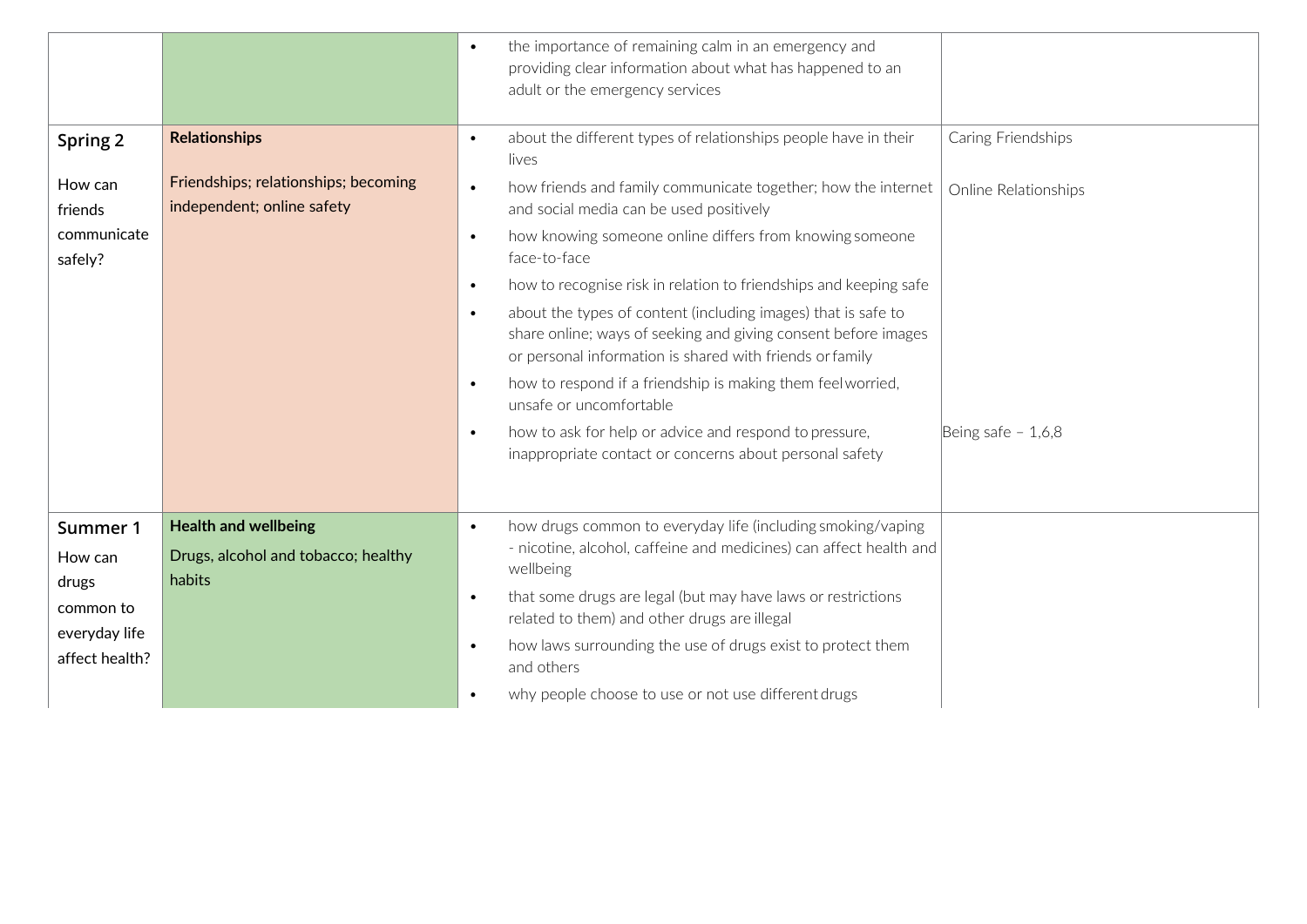|  | how people can prevent or reduce the risks associated with<br>them                                                                    |  |
|--|---------------------------------------------------------------------------------------------------------------------------------------|--|
|  | that for some people, drug use can become a habit which is<br>difficult to break                                                      |  |
|  | how organisations help people to stop smoking and the support<br>available to help people if they have concerns about any drug<br>use |  |
|  | how to ask for help from a trusted adult if they have any<br>worries or concerns about drugs                                          |  |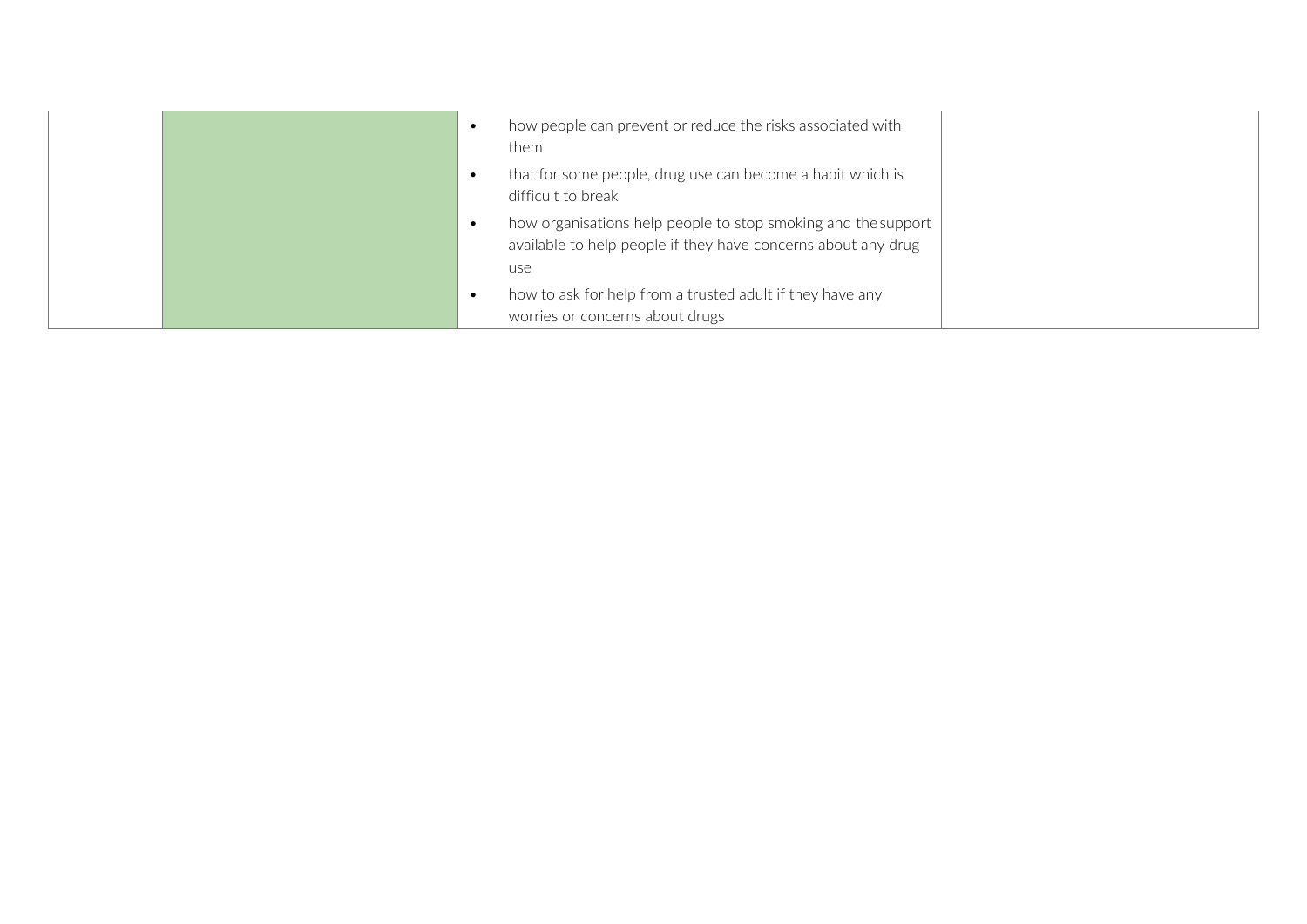| Summer 2<br>What jobs<br>would we<br>like? | Living in the wider world<br>Careers; aspirations; role models; the<br>future | that there is a broad range of different jobs and people often<br>$\bullet$<br>have more than one during their careers and over their lifetime<br>that some jobs are paid more than others and some may be<br>$\bullet$<br>voluntary (unpaid) |
|--------------------------------------------|-------------------------------------------------------------------------------|-----------------------------------------------------------------------------------------------------------------------------------------------------------------------------------------------------------------------------------------------|
|                                            |                                                                               | about the skills, attributes, qualifications and training needed for<br>$\bullet$<br>different jobs<br>that there are different ways into jobs and careers, including<br>$\bullet$<br>college, apprenticeships and university                 |
|                                            |                                                                               | how people choose a career/job and what influences their<br>$\bullet$<br>decision, including skills, interests and pay                                                                                                                        |
|                                            |                                                                               | how to question and challenge stereotypes about the types of<br>$\bullet$<br>jobs people can do                                                                                                                                               |
|                                            |                                                                               | how they might choose a career/job for themselves when they<br>$\bullet$<br>are older, why they would choose it and what might influence<br>their decisions                                                                                   |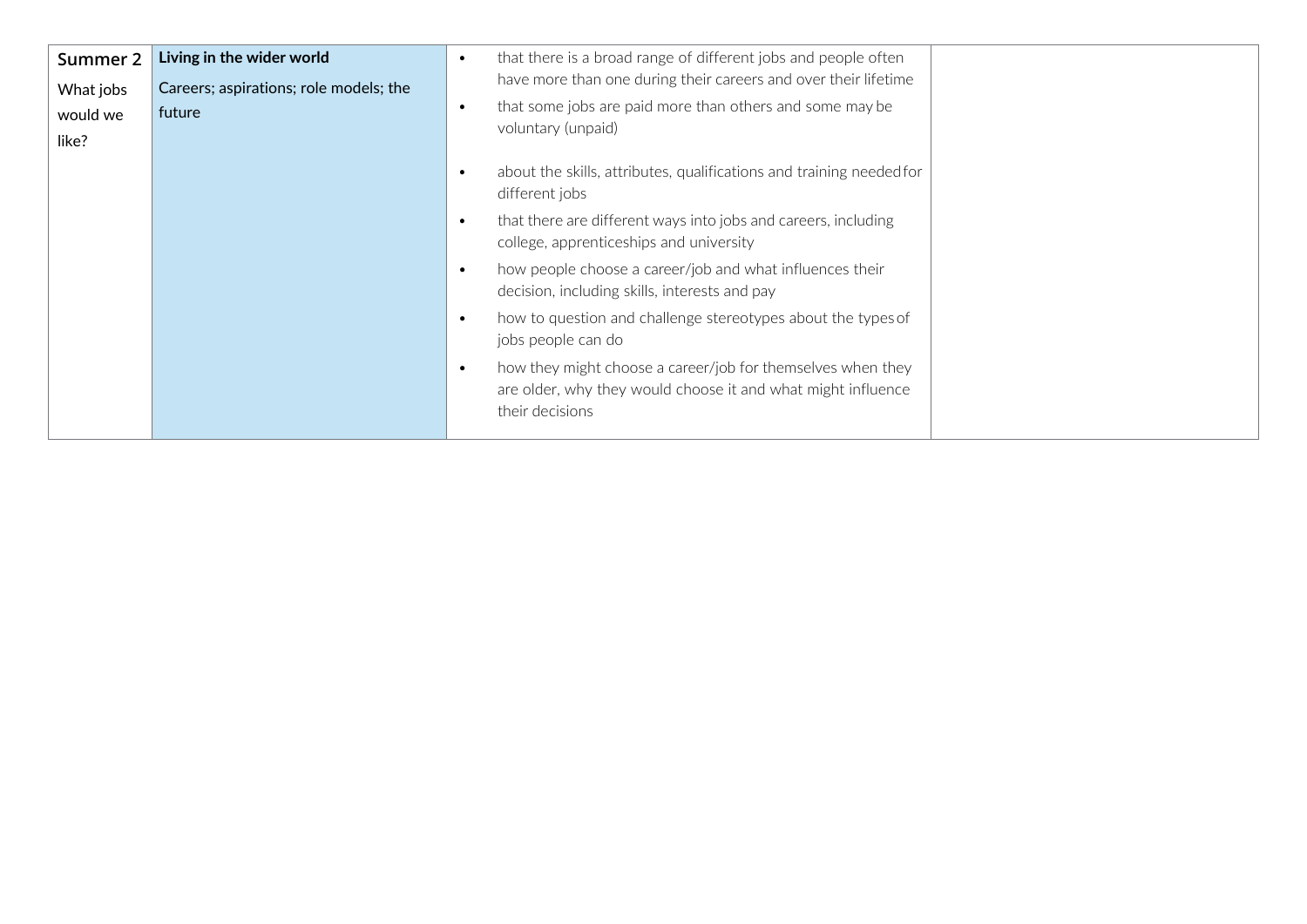| MEDIUM-TERM OVERVIEW<br>YEAR<br>6                            |                                                                                                                            |                                                                                                                                                                                                                                                                                                                                                                                                                                                                                                                                                                                                                                                                                                                                                                                                                                                                                                                                                                                                                                                                                                                                  |                                                                 |  |  |
|--------------------------------------------------------------|----------------------------------------------------------------------------------------------------------------------------|----------------------------------------------------------------------------------------------------------------------------------------------------------------------------------------------------------------------------------------------------------------------------------------------------------------------------------------------------------------------------------------------------------------------------------------------------------------------------------------------------------------------------------------------------------------------------------------------------------------------------------------------------------------------------------------------------------------------------------------------------------------------------------------------------------------------------------------------------------------------------------------------------------------------------------------------------------------------------------------------------------------------------------------------------------------------------------------------------------------------------------|-----------------------------------------------------------------|--|--|
| Half term /<br>Key<br>question:                              | <b>Topic</b>                                                                                                               | In this unit of work, pupils learn                                                                                                                                                                                                                                                                                                                                                                                                                                                                                                                                                                                                                                                                                                                                                                                                                                                                                                                                                                                                                                                                                               |                                                                 |  |  |
| Autumn 1<br>& 2<br>How can we<br>keep healthy<br>as we grow? | <b>Health and wellbeing</b><br>Looking after ourselves; growing up;<br>becoming independent; taking more<br>responsibility | how mental and physical health are linked<br>$\bullet$<br>how positive friendships and being involved in activities such as<br>$\bullet$<br>clubs and community groups support wellbeing<br>how to make choices that support a healthy, balanced lifestyle<br>$\bullet$<br>including:<br>how to plan a healthy meal<br>»<br>how to stay physically active<br>$\rightarrow$<br>how to maintain good dental health, including oral<br>»<br>hygiene, food and drink choices<br>how to benefit from and stay safe in the sun<br>»<br>how and why to balance time spent online with other<br>»<br>activities<br>how sleep contributes to a healthy lifestyle; the effects<br>$\rightarrow$<br>of poor sleep; strategies that support good quality sleep<br>how to manage the influence of friends and family on<br>$\rightarrow$<br>health choices<br>that habits can be healthy or unhealthy; strategies to help<br>$\bullet$<br>change or break an unhealthy habit or take up a new healthy<br>one<br>how legal and illegal drugs (legal and illegal) can affect health<br>$\bullet$<br>and how to manage situations involving them | Families and People who care for me<br>Respectful relationships |  |  |
|                                                              |                                                                                                                            | how to recognise early signs of physical or mental ill-health<br>$\bullet$<br>and what to do about this, including whom to speak to in and                                                                                                                                                                                                                                                                                                                                                                                                                                                                                                                                                                                                                                                                                                                                                                                                                                                                                                                                                                                       |                                                                 |  |  |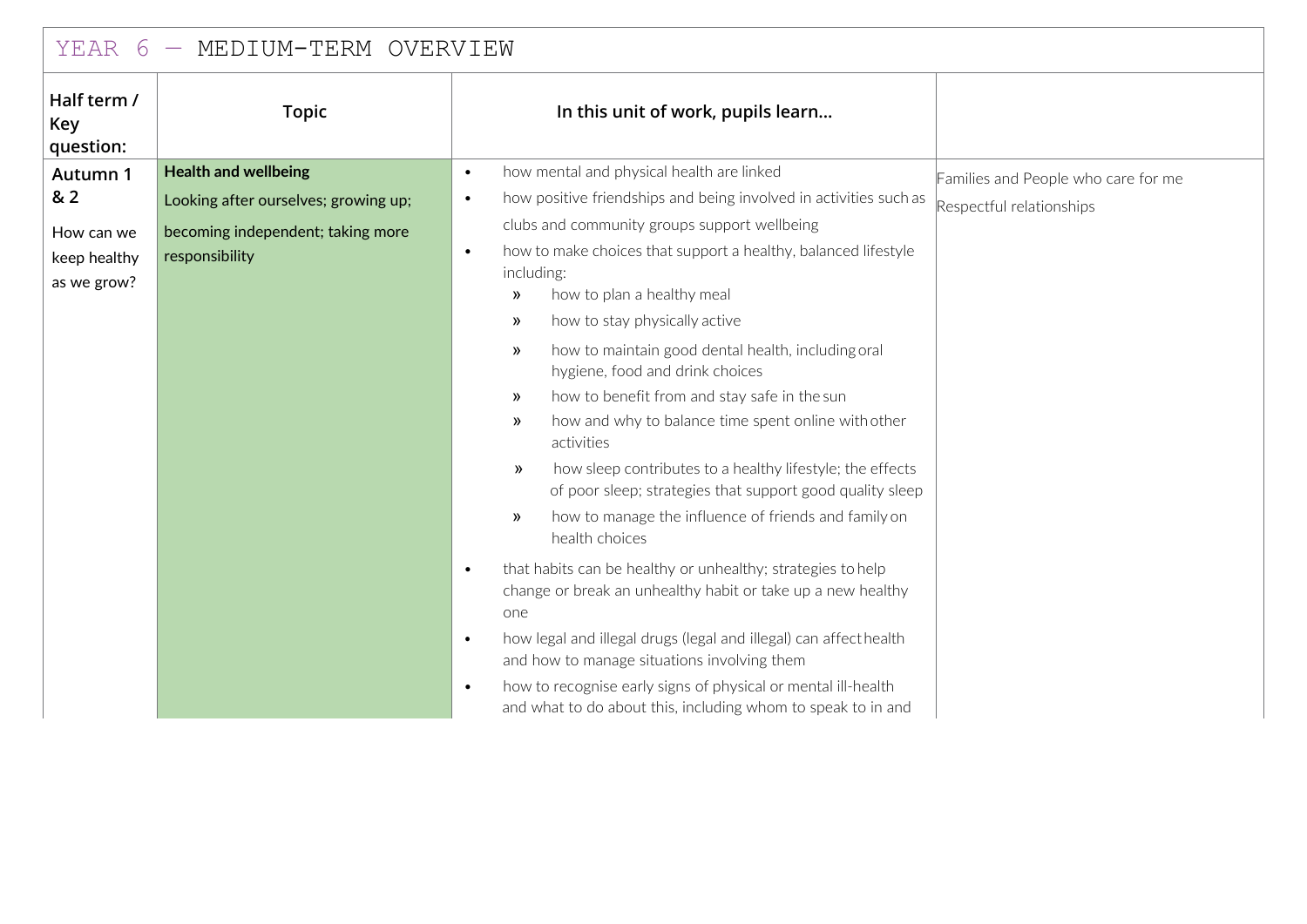| outside school<br>that health problems, including mental health problems, can<br>build up if they are not recognised, managed, or if help is not<br>sought early on                                         |  |
|-------------------------------------------------------------------------------------------------------------------------------------------------------------------------------------------------------------|--|
| that anyone can experience mental ill-health and to discuss<br>concerns with a trusted adult<br>that mental health difficulties can usually be resolved or<br>managed with the right strategies and support |  |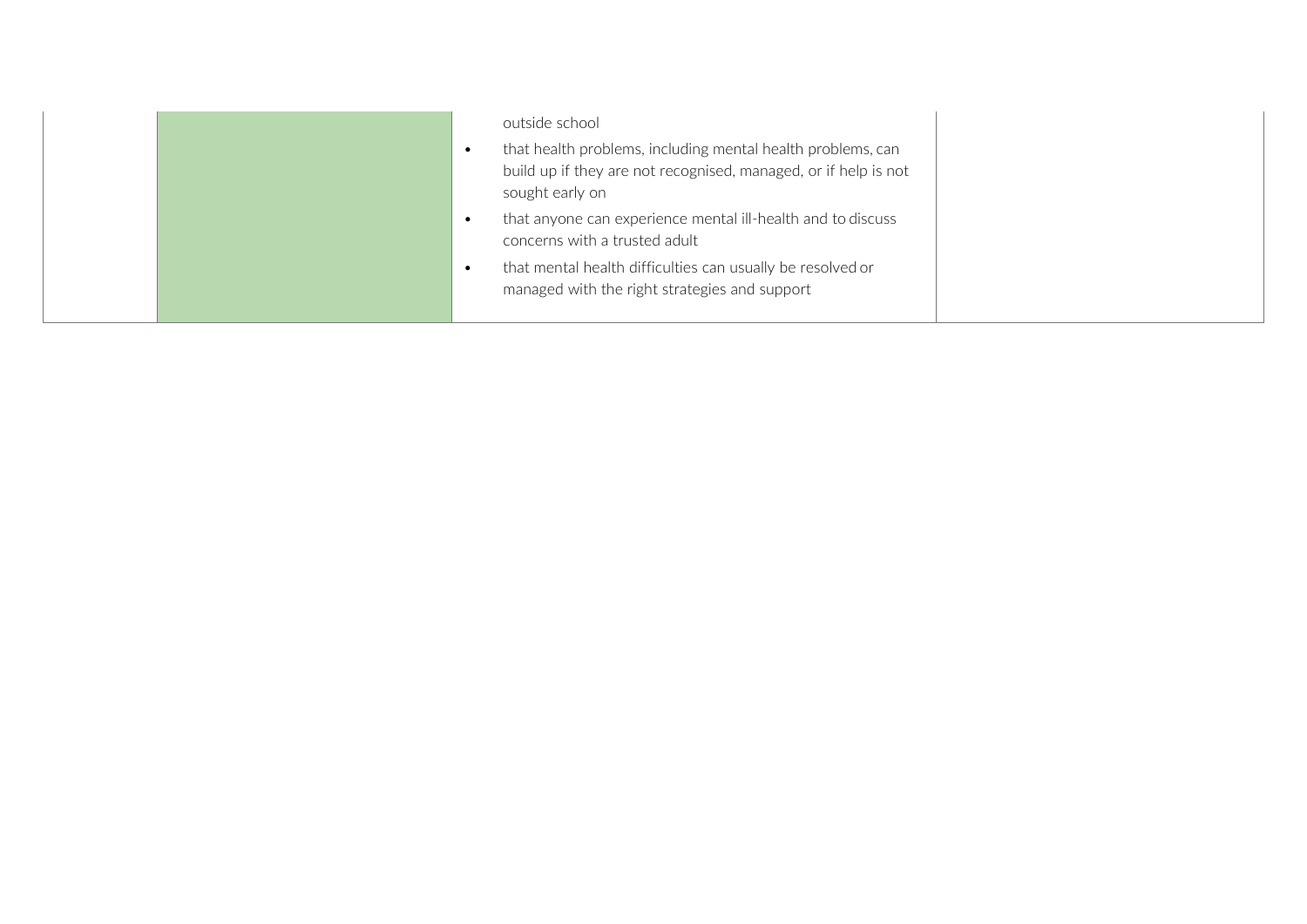| Spring 1 & 2<br>How can the<br>media<br>influence<br>people? | Living the wider world<br>Media literacy and digital resilience;<br>influences and decision-making; online<br>safety | $\bullet$<br>$\bullet$ | how the media, including online experiences, can affect people's<br>wellbeing - their thoughts, feelings and actions<br>that not everything should be shared online or social media<br>and that there are rules about this, including the distribution of<br>images | Online relationships<br>Respectful relationships |
|--------------------------------------------------------------|----------------------------------------------------------------------------------------------------------------------|------------------------|---------------------------------------------------------------------------------------------------------------------------------------------------------------------------------------------------------------------------------------------------------------------|--------------------------------------------------|
|                                                              |                                                                                                                      | $\bullet$              | that mixed messages in the media exist (including about health,<br>the news and different groups of people) and that these can<br>influence opinions and decisions                                                                                                  |                                                  |
|                                                              |                                                                                                                      | $\bullet$              | how text and images can be manipulated or invented; strategies<br>to recognise this                                                                                                                                                                                 |                                                  |
|                                                              |                                                                                                                      | $\bullet$              | to evaluate how reliable different types of online content and<br>media are, e.g. videos, blogs, news, reviews, adverts                                                                                                                                             |                                                  |
|                                                              |                                                                                                                      | $\bullet$              | to recognise unsafe or suspicious content online and what to do<br>about it                                                                                                                                                                                         |                                                  |
|                                                              |                                                                                                                      | $\bullet$              | how information is ranked, selected, targeted to meet the<br>interests of individuals and groups, and can be used to influence<br>them                                                                                                                              |                                                  |
|                                                              |                                                                                                                      | $\bullet$              | how to make decisions about the content they view online or in<br>the media and know if it is appropriate for theirage range                                                                                                                                        |                                                  |
|                                                              |                                                                                                                      | $\bullet$              | how to respond to and if necessary, report information viewed<br>online which is upsetting, frightening or untrue                                                                                                                                                   |                                                  |
|                                                              |                                                                                                                      | $\bullet$              | to recognise the risks involved in gambling related activities,<br>what might influence somebody to gamble and the impactit<br>might have                                                                                                                           |                                                  |
|                                                              |                                                                                                                      | $\bullet$              | to discuss and debate what influences people's decisions, taking<br>into consideration different viewpoints                                                                                                                                                         |                                                  |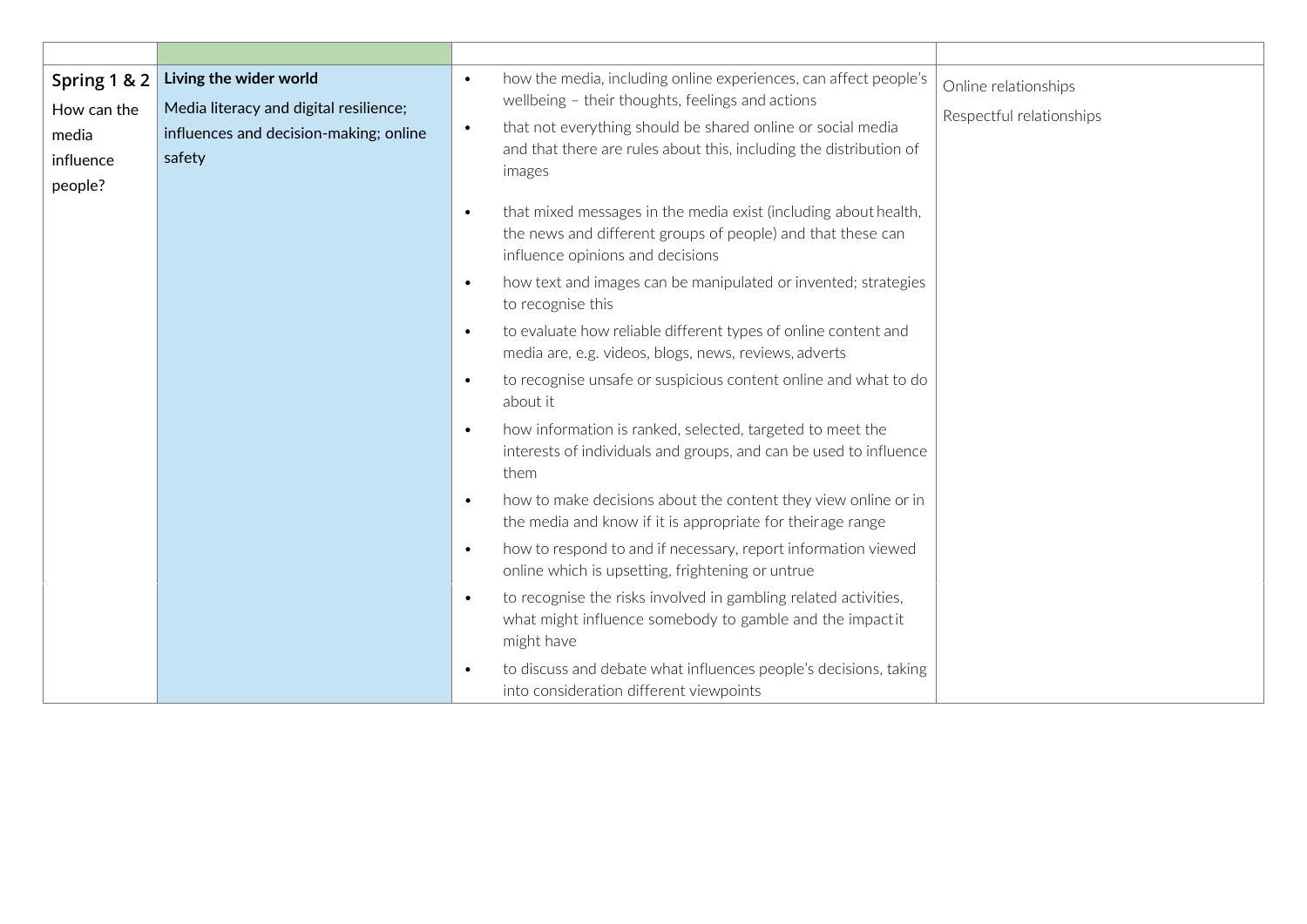| Summer 1<br>& 2             | Relationships<br>Different relationships, changing and          | that people have different kinds of relationships in their lives,<br>including romantic or intimate relationships                         | Respectful relationships - 1, 8 |
|-----------------------------|-----------------------------------------------------------------|-------------------------------------------------------------------------------------------------------------------------------------------|---------------------------------|
| What will<br>change as we   | growing, adulthood, independence,<br>moving to secondary school | that people who are attracted to and love each other can be<br>of any gender, ethnicity or faith; the way couples care for one<br>another |                                 |
| become more<br>independent? |                                                                 |                                                                                                                                           |                                 |